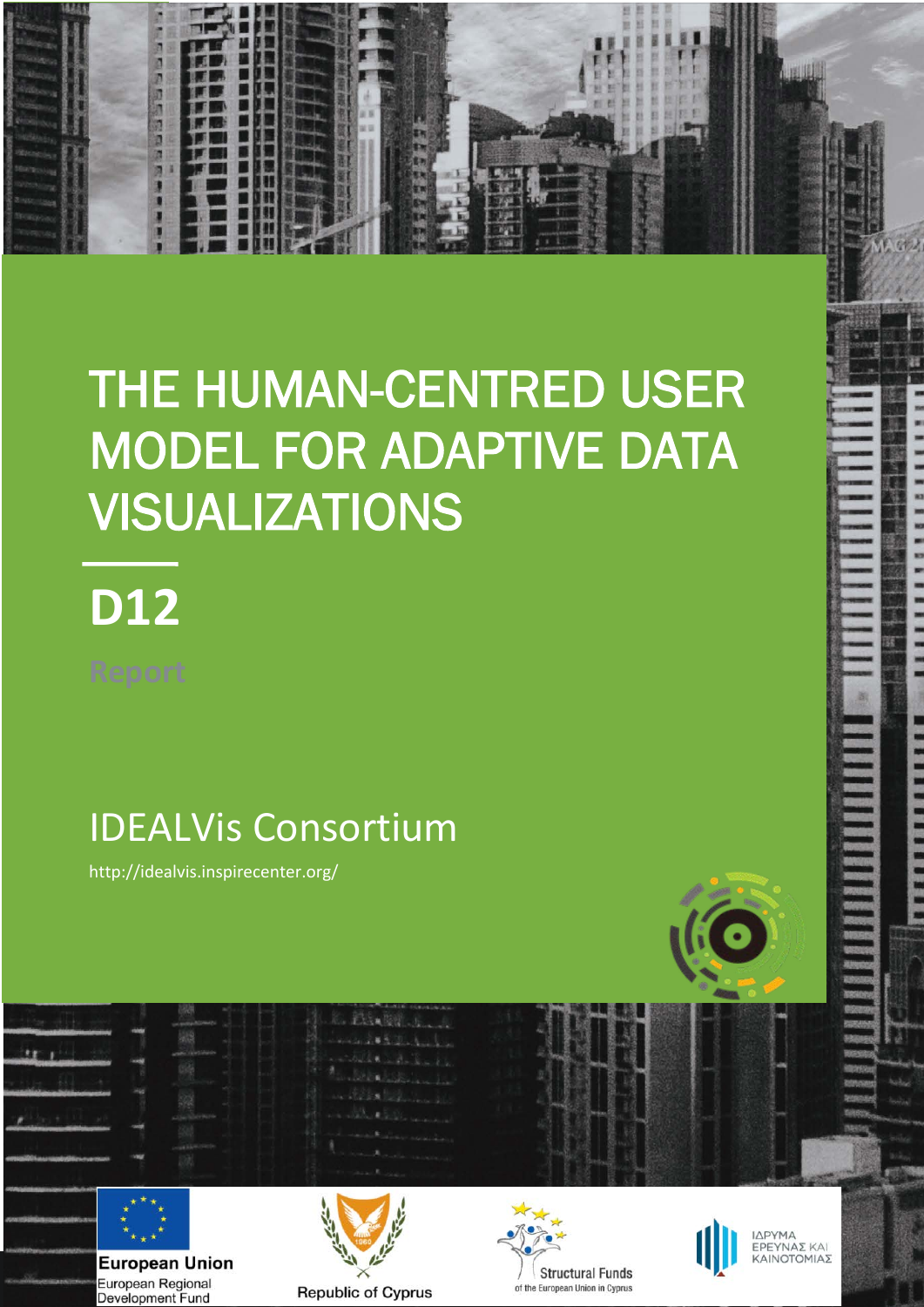### Executive Summary

This deliverable aims to present the human-centred user model, one of the core components of IDEALVis. This human-centred user model is composed of four major dimensions: (i) the User characteristics, and the characteristics of the user's functioning context, such as the business environment, expressed in (ii) business tasks, (iii) data and (iv) visualizations. The central dimension (i.e., the user), considers human factors like perceptual preferences, cognitive capabilities in information processing, affective states, domain expertise, experience, etc.

To this end, this deliverable describes the selected human factors of the proposed user model, discussing related literature and arguing on the expected impact when end-users interact with business data visualizations. Ultimately, the goal of the user model is to serve as input to the IDEALVis adaptation engine to produce human-centred adaptive data visualizations that will facilitate explainable exploration and transparent analysis of complex and multivariate business processes and datasets and will support and enable more effective decision making on critical business tasks.

Our main objective is to provide an appropriate (i.e., adequately incorporating the main elements of each dimension) and flexible (i.e., extensible in the future with additional dimensions/characteristics) model that combines those human-centered characteristics together with the business contextual characteristics (e.g., role, purpose, requirements, tasks, business data and visualizations) to facilitate adaptive interventions and personalization conditions during the visual data exploration process. Additionally, this deliverable also studies the direct object of investigation, i.e., business tasks, data, and visualizations, that constitute the business environment i.e., the functioning context of a business data analyst user. In this respect, we present the results of a study with 59 business users (data analysts), to create a first understanding of the similarities and differences to current approaches and extract the requirements for adaptive and personalized interventions, and further support our choice of business tasks, data, and visualizations as important and distinct dimensions of the final user model.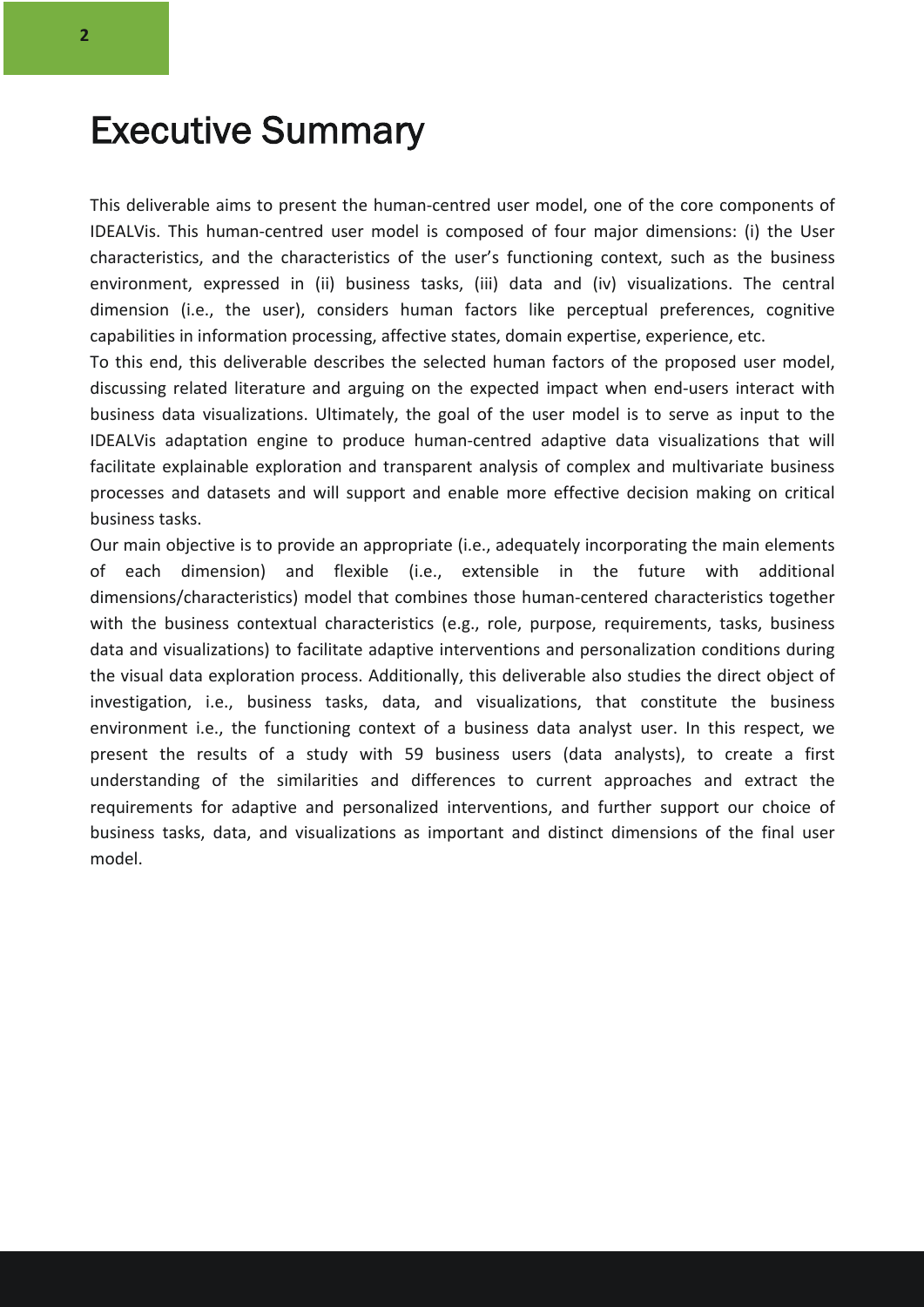# Table of Contents

| $\mathbf{1}$   |     |  |  |  |
|----------------|-----|--|--|--|
| $\overline{2}$ |     |  |  |  |
| 3              |     |  |  |  |
|                | 3.1 |  |  |  |
|                | 3.2 |  |  |  |
|                | 3.3 |  |  |  |
| 4              |     |  |  |  |
|                | 4.1 |  |  |  |
|                | 4.2 |  |  |  |
|                | 4.3 |  |  |  |
| 5              |     |  |  |  |
| 6              |     |  |  |  |
|                |     |  |  |  |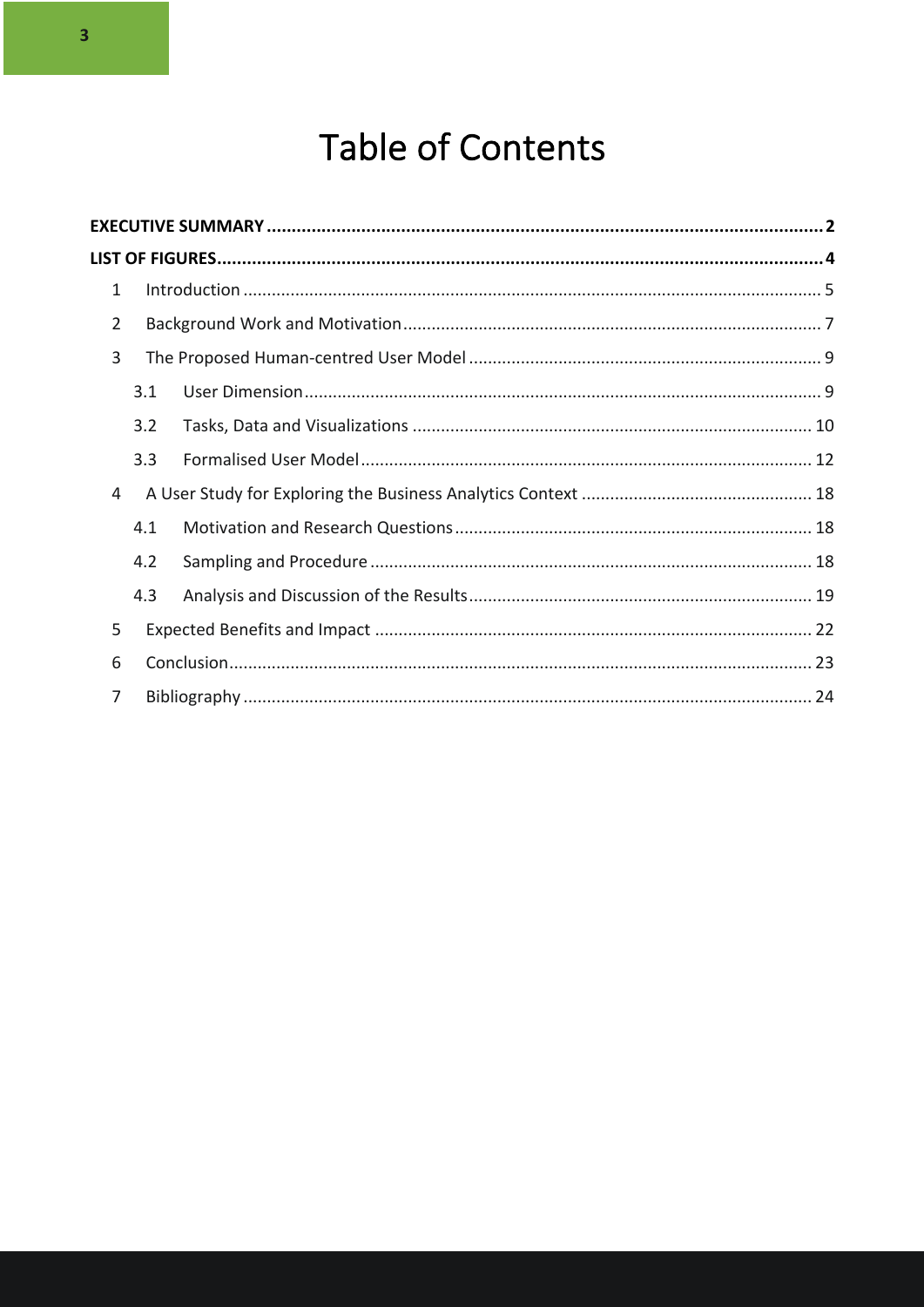# List of Figures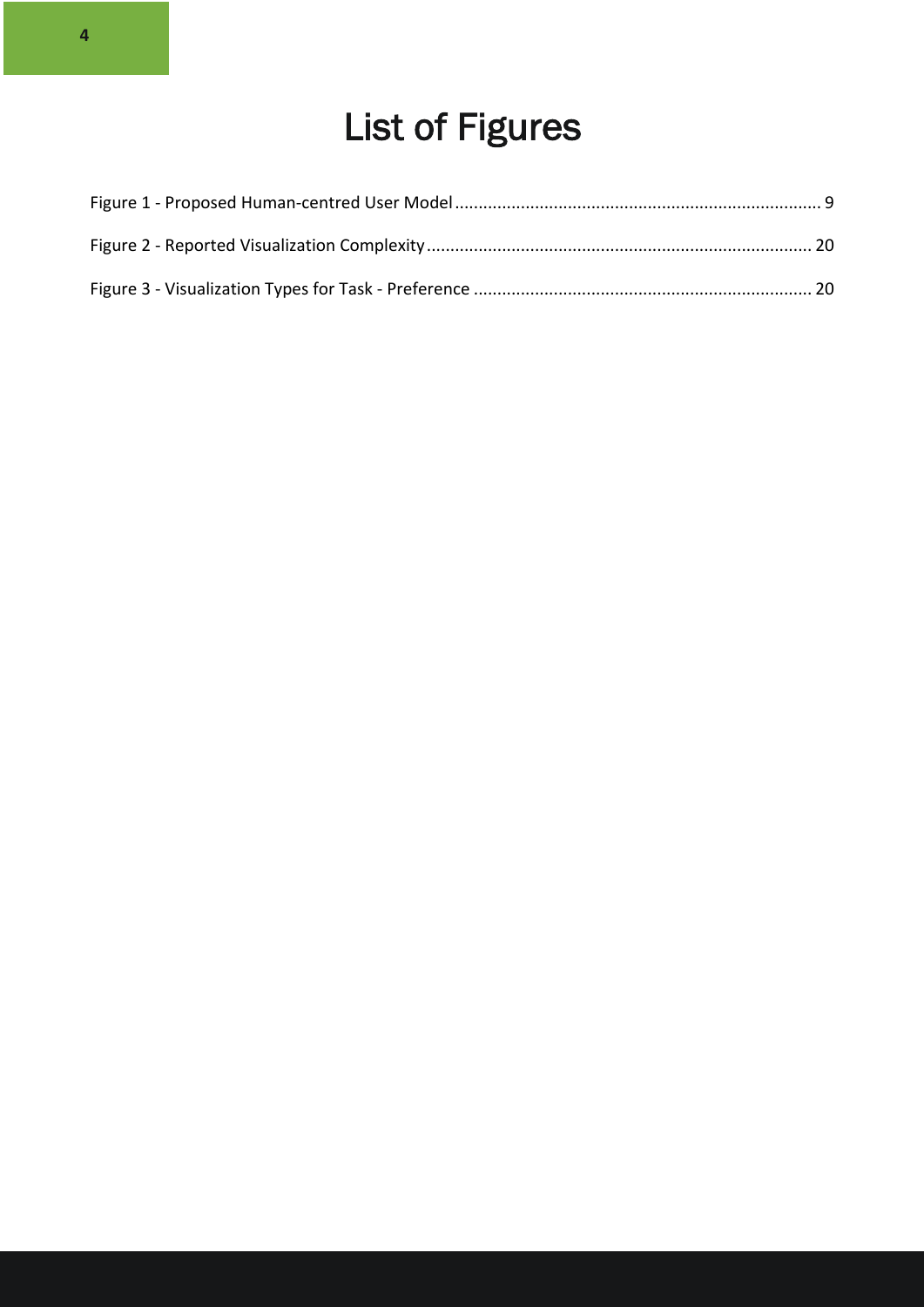### 1 Introduction

Modern business intelligence and data analytics platforms use real time visual analytics to continuously monitor and analyze business transactions and historical data to facilitate real-time decision support. The result of the analysis is then exported into various standard format artifacts (e.g., tabular forms, graphs, etc.) offering customization options to end-users as means for (visual) data exploration for obtaining insights and unveiling complex patterns. However, according to IBM, every day we create 2.5 quintillion bytes of data – so much data that 90% of all the data in the world today has been created in the last two years alone (IBM, 2016). These data come from a variety of sources and in diverse formats, both structured and unstructured, creating a business ecosystem that brings new insights but also generates several complications and problems (e.g., delays in real-time processing, ineffective delivery of multi-purpose information). Consequently, this may disorient end-users that need to navigate and take decisions faster than ever when performing their daily business activities using data analytic solutions. Although such platforms may provide data visualizations that are considered more usable than others (Liu, et al., 2014), often their recipients (i.e., the decision makers) are overloaded from the vast amount of visual information, which in turn severely decreases their ability to efficiently assess situations and plan accordingly (Bonneau, et al., 2014) (Kinkeldey, et al., 2017). It is evident that current business data exploration and most of data visualizations are: (i) created based on task and / or data-driven models and methods; (ii) extracted based on data mining algorithms that do not consider any user needs and requirements or role-based specifications; and (iii) following an one-size-fits-all approach, presenting the same visualization type and content to all users irrespective of their needs, requirements, and unique characteristics.

In the context of the IDEALVis project, we argue that the complex nature of business processes, tasks, objectives, and many data visualizations make it indispensable to include human intelligence in the business data analysis and visualization process at an early stage. It is vital to enrich the current business analytic platforms with adaptation techniques and new possibilities for interactions that will bring the human-in-the-loop by considering the end-users' individual differences and their business context (e.g., role, purpose, requirements, tasks, business data and visualizations) in combination. With this in mind, the following sections demonstrate the humancentred user model (as the main component of the IDEALVis platform), that is composed of four main dimensions: User (in the centre), Tasks, Data and Visualizations (as the functioning context characteristics of the business data analyst user), and has the goal is to enable human-centred adaptive data visualizations that will facilitate explainable exploration and transparent analysis of complex and multivariate business processes and datasets, thus, enabling more effective decision making on critical business tasks.

This deliverable: (i) builds upon prior research on the impact of individual differences on data visualizations, for proposing an innovative human-centred user model in the business data analytics domain, and (ii) further studies the direct object of investigation, i.e., business tasks, data, and visualizations, that constitute the contextual frame of execution for a user. For that reason, we present the results of a study with 59 business users (data analysts), for (i) achieving a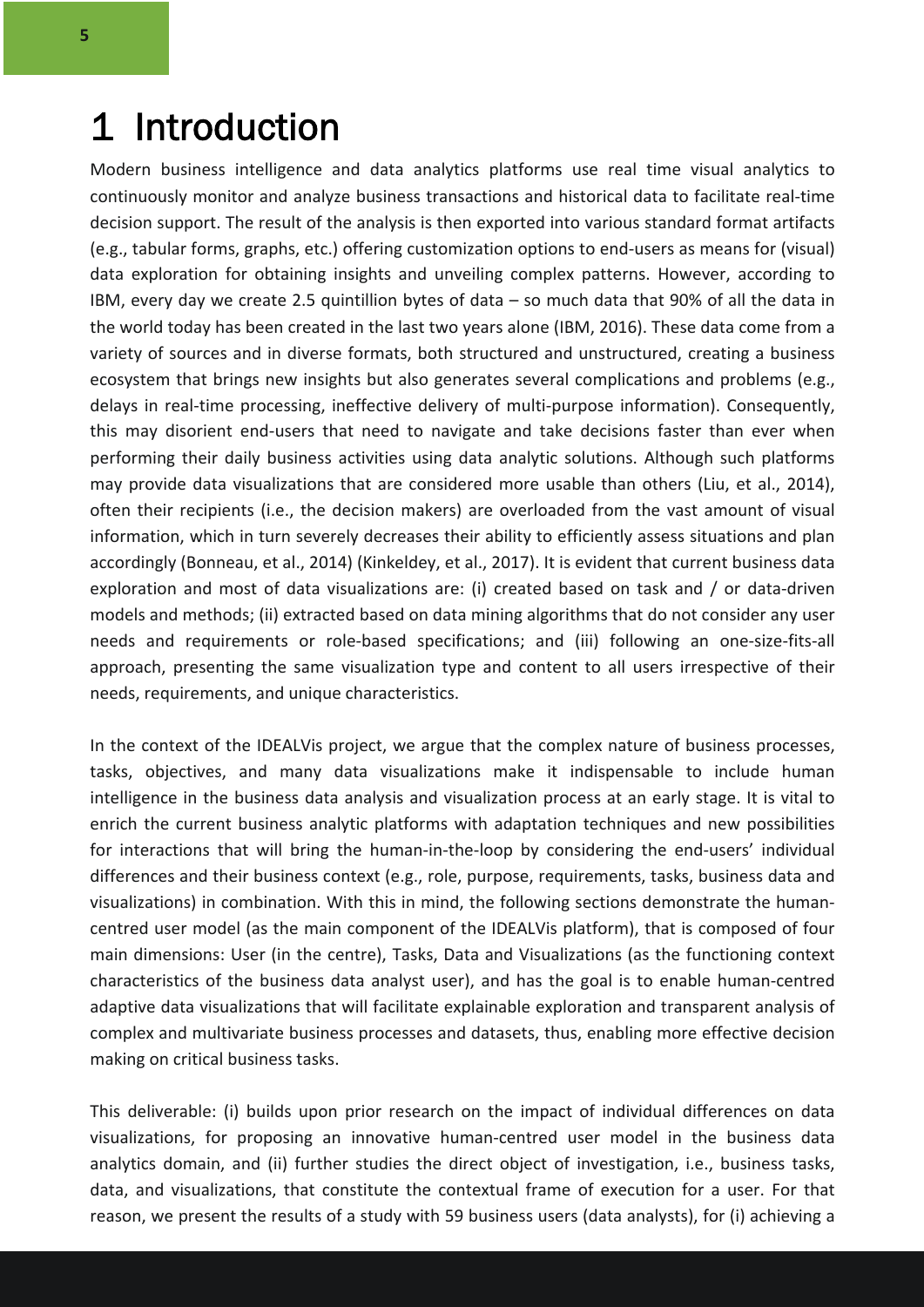first understanding of the similarities and differences to current approaches, (ii) for extracting the requirements for adaptive and personalized interventions and finally for (iii) further supporting our choice of business tasks, data, and visualizations as important and distinct dimensions of the final user model.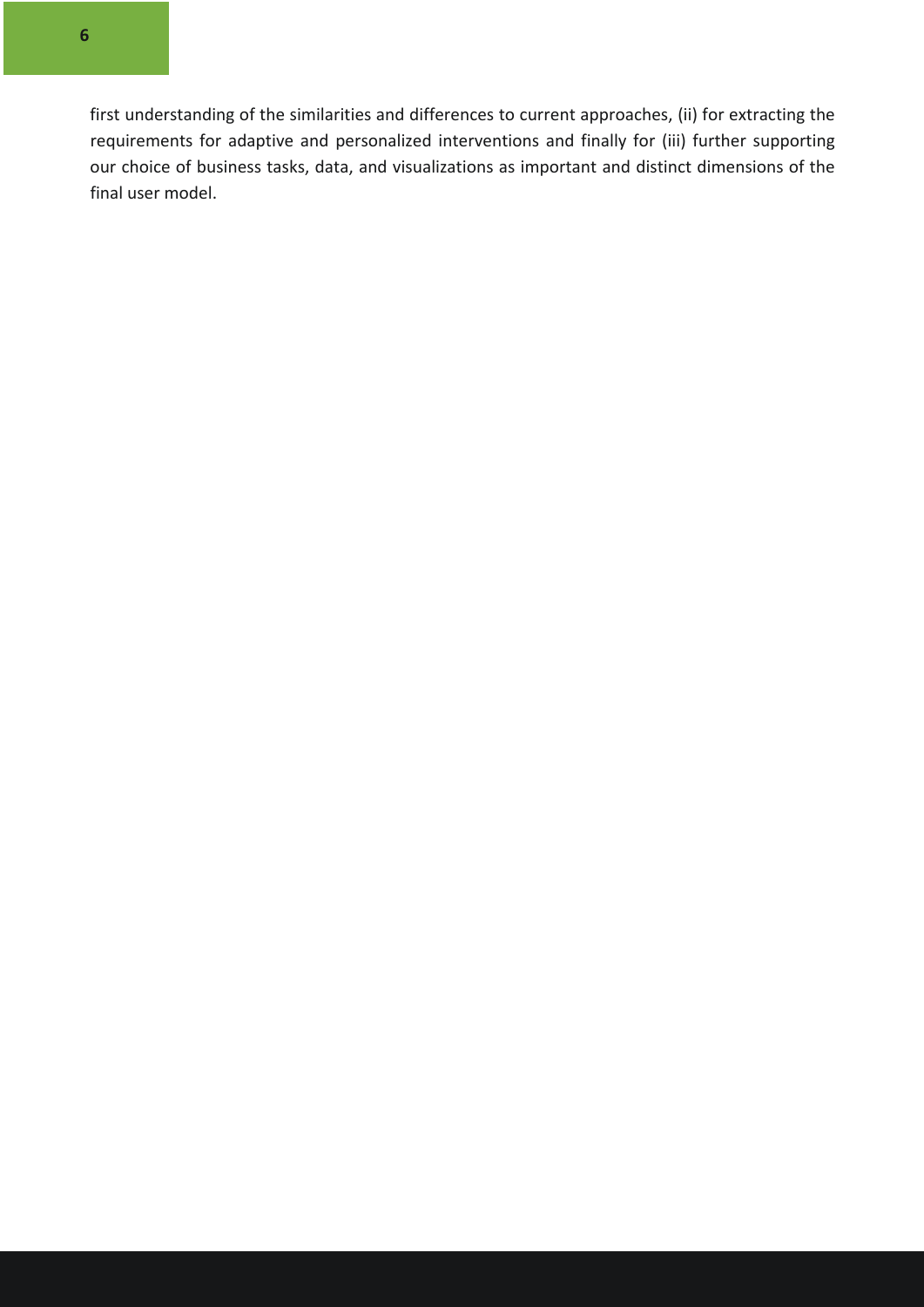### 2 Background Work and Motivation

Today, with the growing expectations of business end-users and the proliferation of heterogeneous business processes and datasets, traditional approaches for data interpretation and visualization often cannot keep pace with the continuous escalating demand, so there is the risk of delivering unsatisfactory and misleading results. Business data models and processes characterized by significant complexity, making the analysis, and understanding of data by managers, data analysts, business experts, etc., challenging, time consuming, if not many times impossible. In many cases, a single activity combines even custom-made developments (e.g., using Excel) for the subsequent execution of steps creating a dispersed, inconsistent, and error-prone reality. Hence, it is widely accepted that the increasingly large amount of data requires novel, seamless, transparent, and user-friendly solutions (Forrester, 2018). As such, handling, analysing, and gaining insights into these large multivariate processes and datasets through interactive visualizations is one of the major challenges of our days (Kerren, et al., 2008) (Kerren & Schreiber, 2012).

In recent years, many powerful computational and statistical tools have been developed by various organizations in the business sector, such as SAS Visual Analytics<sup>1</sup>, IBM Analytics<sup>2</sup>, Microsoft Power BI<sup>3</sup>, SAP Busines Business Intelligence Platform<sup>4</sup>, Tableau Business Intelligence and Analytics<sup>5</sup>, Qlik Business Intelligence<sup>6</sup>, etc., offering several solutions like interactive maps, charts, and infographics, visual business intelligence analysis, recommended actions, etc. These applications are currently designed to execute the same operations following a machine learning and artificial intelligence approach, which is solely based on data models and rigid tasks and objectives, and with power users (e.g., expert data analysts) in mind. They embrace the power of statistical methods to identify relevant patterns, typically without human intervention. Inevitably, the danger of modelling artifacts grows when end-user comprehension and control are not incorporated. To this end, although modern business intelligence and data analytics platforms offer vast repositories of data analysis tools and myriads of customizable visualizations; they have not kept up to the challenge when it comes to their dynamic adaptation and personalization depending on the role, experiences, intrinsic characteristics, or abilities of end-users and still follow a one-size-fits-all paradigm. This poses an issue as the effectiveness of a visualization in terms of usability and understanding differs amongst users (Liu, et al., 2014). The vast amount of visual uncertain information overwhelms the user's perception, which in turn, severely decreases their ability to understand the data and make decisions (Bonneau, et al., 2014) (Kinkeldey, et al., 2017).

On the other hand, the joint benefits of adaptation and personalization, and data visualizations and exploration that consider specific human factors in the core of their user models have been

<sup>1</sup> https://www.sas.com

<sup>2</sup> https://www.ibm.com/analytics/us/en/technology/products/cognos-analytics/

<sup>3</sup> https://www.powerbi.microsoft.com/en-us/

<sup>4</sup> https://www.sap.com/products/bi-platform.html

<sup>5</sup> https://www.tableau.com

<sup>6</sup> https://www.qlik.com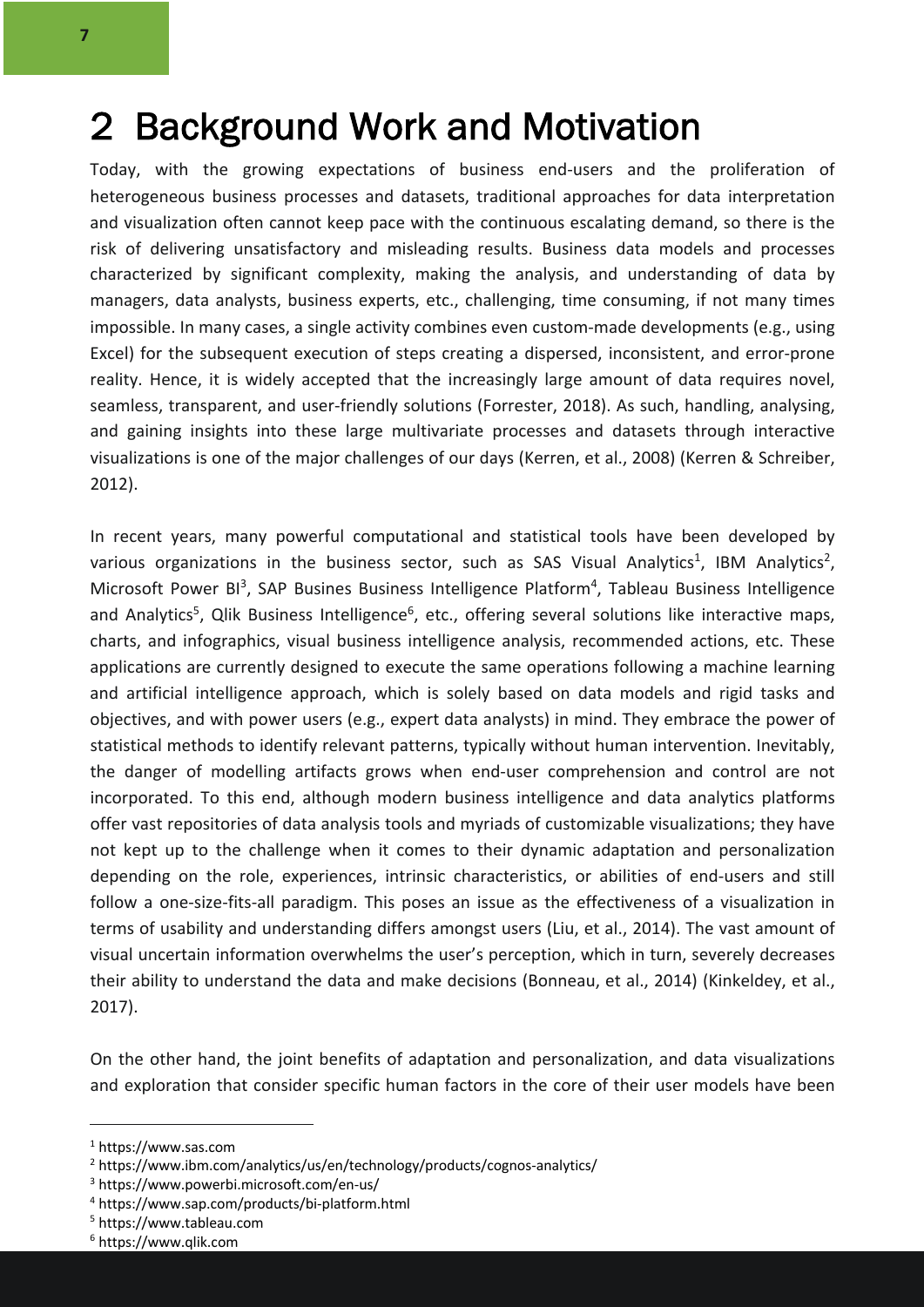highlighted repeatedly in a variety of fields and applications, mostly in academia. Indicatively, research works have identified noteworthy associations of users' cognitive abilities like perceptual speed, in relation to performance, accuracy, and satisfaction when interacting with alternative data visualization (Lallé, et al., 2017) (Toker, et al., 2012); others focus on optimizing data visualizations based on the users' goal, behaviour, cognitive load and skills (Steichen, et al., 2013) (Toker, et al., 2017); investigate how human factors like personality and working memory affect user performance when interacting with visualizations (Green & Fisher, 2010) (Carenini, et al., 2014); how individuals' cognitive styles, like Field Dependent-Independent, impact interactions with various information visualizations and in relation to individual aid choices and preferences (Steichen & Fu, 2019); or how effective are emotion-triggered (e.g., boredom and frustration) adaptation methods for visualization systems (Cernea, et al., 2013). Hence, although significant effects have been shown in domains like public facing applications, educational and navigation contents, or health datasets, these ideas have rarely been applied, to our knowledge, to the business sector despite the encouraging results of prior studies (Poetzsch, et al., 2020). IDEALVis aims to address this research gap by highlighting the effect of a multi-dimensional human-centred user model in data visualizations and analytic applications that facilitates the execution of specific end-to-end business scenarios and tasks. The overarching innovation lies upon (a) the generation of knowledge and theory, rules, adaptive interventions, personalization conditions and explanations triggered by the joint influence of cognitive and affective characteristics on business data visualizations and exploration, and (b) the development of computational techniques, tools and methods that will put the user model into practice considering the requirements, constraints, and policies of real-life business settings.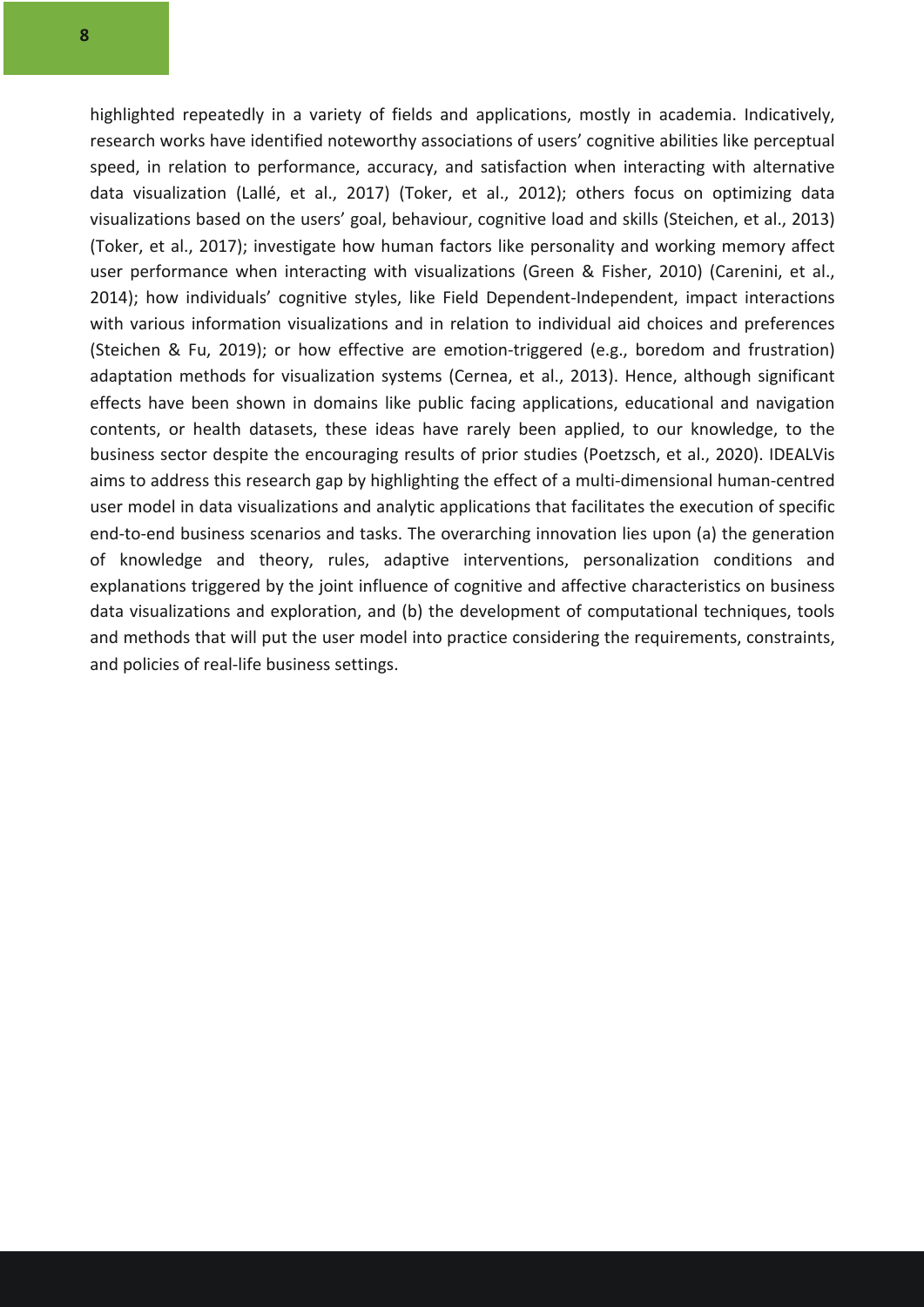# 3 The Proposed Human-centred User Model

This complex nature of information visualizations necessitates the development of a comprehensive user model that captures important factors, such as users' cognitive characteristics, affect, domain expertise and experience, as well as understanding of the end-user roles, objectives, context, and the characteristics of the data (Poetzsch, et al., 2020) (Mutlu, et al., 2021). Our main purpose is to employ those human aspects that together with the business contextual characteristics (e.g., role, purpose, requirements, tasks, business data and visualizations) will be able to jointly facilitate more appropriate adaptive interventions, personalization conditions and explanations during the visual data exploration process. In this respect, we propose ta user model, consisting of four main dimensions: User, Tasks, Data and Visualizations, as illustrated in Figure 1.



*Figure 1 - Proposed Human-centred User Model*

In the next sections, we provide details for each dimension, describing its internal characteristics and their interactions.

#### *3.1 User Dimension*

The business end-user is the focal point in the definition of the user model, referring on one hand to the understanding of the business roles, nature, and their contexts of functioning, and on the other hand to the identification of the intrinsic human factors that play the most significant role during their engagement with the data visualizations. Considering the various theories and models of individual differences in the literature, the following factors have been promoted as more applicable for the scope of this research work (in relation to specific business settings and actions): The **perceptual and cognitive processing characteristics**, are mainly distinguished in users': (a) high-level information processes, like cognitive styles (Witkin, et al., 1977) that have a direct impact on the user's ability to mentally extract shapes from their surroundings (i.e., fielddependent, -independent), or on the type (textual or imagery) of the content and may influence preferences and decision making in data visualization scenarios (Steichen & Fu, 2019), and (b) elementary cognitive processes (i.e., working memory, controlled attention and speed of processing), that have an effect on the complexity of the content regarding users' task performance, overall efficiency and cognitive control of visual information (Steichen, et al., 2013), or problem solving and comprehension during the interaction process. Regarding individual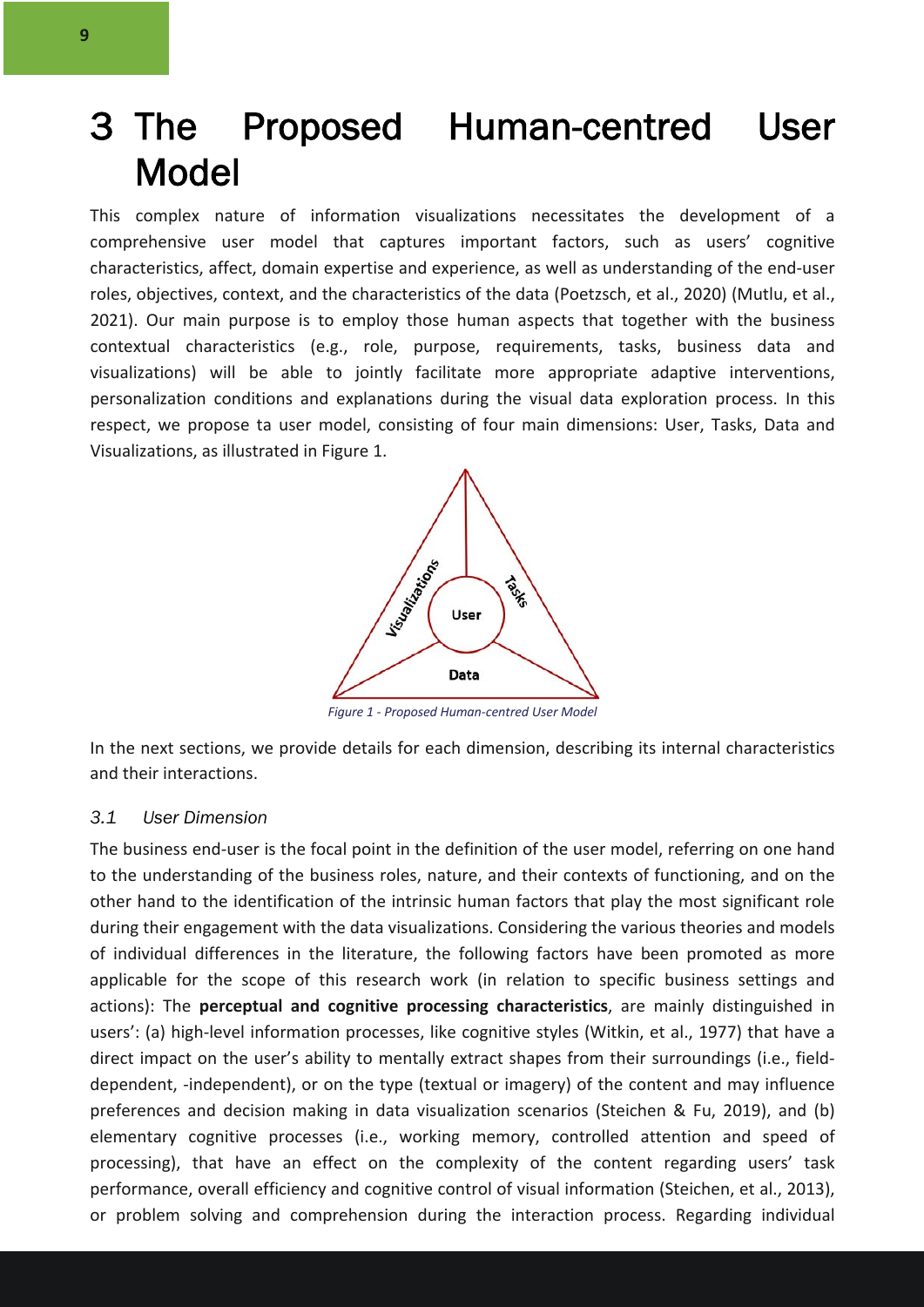characteristics that affect the perception of visualizations, models that relate to graphical or visual (numeric) literacy or guidance (i.e., reading between and beyond data to understand abstract, data-driven associations - (Friel, et al., 2001)) have been qualified expecting that high levels of visual literacy will impact users' reasoning with visual representations making more elaborate inferences (extracting information from more complex visualizations) as opposed to those with low (Okan, et al., 2012). Furthermore, emphasis will be placed upon end-users' personality (Goldberg, 1990) (and Need for Cognition (Cacioppo & Petty, 1982)) as influential human traits of the perceptual process, motivation, and behaviour, expecting to affect users during the visual interaction process with respect to accuracy (including error rates), search and performance when executing tasks, problem-solving approaches, and skills (Green & Fisher, 2010) (Liu, et al., 2020).

The **affective processing** (or affective states) guides behaviour and emotions, as behavioural output of the process (Walla, 2018) and refers to a range of feelings that people experience, including discrete emotions, moods, and traits (such as positive and negative affectivity). It may be at some extent deduced into two basic constructs, i.e., Emotional Arousal and Emotion Regulation, influencing people's performance, judgement and decision-making process while interacting with data visualizations (Lekkas, et al., 2009). For example, users with a negative affective state require environmental enhancements to work more efficiently, as their emotional needs alter their behaviour and create different informational, and processing demands (Lekkas, et al., 2009).

The **domain expertise** indicates how skilful a user is in the domain (s)he functions, and it is associated with graph understanding, accuracy, and performance (time spent) in relation to visual tasks complexity (e.g., less experienced individuals may spend more time in information retrieval and comparison of sub-stages) (Dreyfus & Dreyfus, 1980) (Allen, 2000). Also, it affects preference, satisfaction, and the capability of being familiarized or switching between graphs to obtain information, e.g., novice users have greater difficulties of using different visualization types (Toker, et al., 2017).

The **business role characteristics** refer to more "traditional" persona elements defined from a person's or an entity's business responsibilities, objectives, and tasks. It may include personal, professional, or technical information (Usability.gov, 2021), competencies, expectations, needs, feelings, painpoints, usually associated to specific activities that are tightly linked to one (or more) business processes within an organization. This user model builds on the premise that data visualizations should be coupled with the goals and requirements of each business role and consider the variability of tasks, level of knowledge, constraints, etc., for conveying the adequate information, when and how it is needed, and on the expected breadth and depth that could facilitate fast and accurate decision making (Amyrotos, et al., 2021).

#### *3.2 Tasks, Data and Visualizations*

Partially, the **business tasks** formulate the context of execution (sequence of project-specific actions) and interaction for an end-user, relating to situation-specific scenarios, requirements and constraints depending on the line of business. Tasks may be regarded as a solid point of reference for designing usable interactive data visualizations, but they usually comply with business data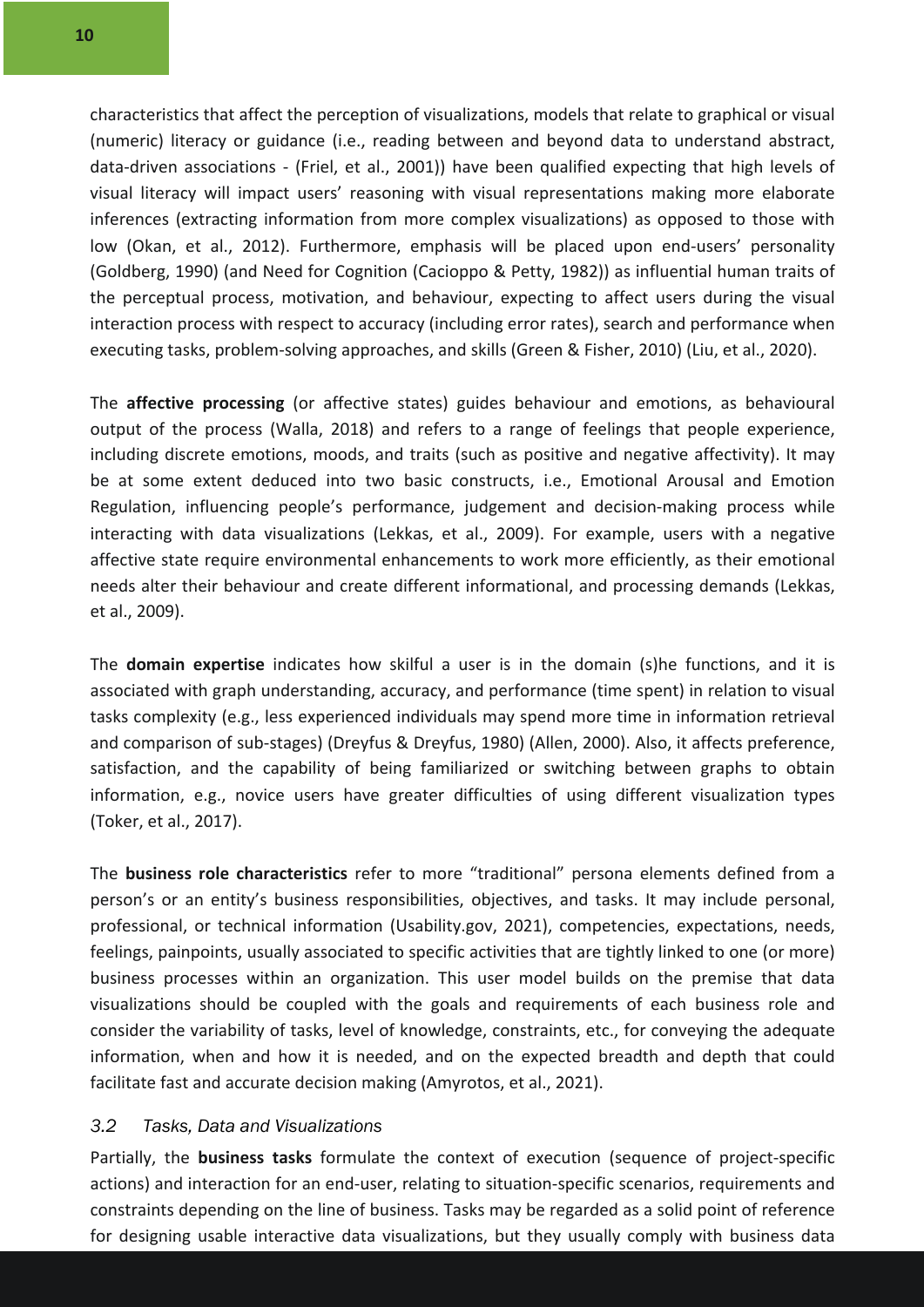models and processes characterized by increased complexity and criticality, making the analysis and understanding of information by various non-power user (e.g., data analysts, business analysts) challenging, time consuming, costly, if not many times impossible. Usually, in real-life business scenarios the daily responsibilities of a role presuppose the engagement with more than one tools (and workflows, roles) in combination (e.g., native applications) to assign some meaning to data and extract useful knowledge for decision making. Hence, explainable, and transparent data visualizations and exploration that will support end-to-end tasks execution and facilitate understanding of the flow, dependencies, and contents of multi-variate information (usually generated by different business processes and data models) is of paramount importance in the business domain.

Such information resonates in various **data** sources found in different locations, are of different types, have different data characteristics (e.g., real-time, historical), and are connected to complex (customer-specific) data models and business processes. Hence, efficient semantic mapping among features is critical, so that integrated data analysis is possible and comparable through intuitive data visualizations. As such, structured learning and graphical models like probabilistic dependency networks, probabilistic decision trees, Bayesian networks and Markov Random Fields, are becoming popular business data mining tools helping to deal with open casebased data challenges like scalability, uncertainty and data quality, dynamicity, heterogeneity, etc. (Chen, et al., 2012). Therefore, it is widely accepted that the increasingly large amount of data requires novel, efficient, and user-friendly data visualization solutions. The mechanisms that will be considered at this stage will provide high quality business knowledge that will also determine (based on their properties) the significance of the data objects and the yielded adaptive data visualizations. This dimension will make sure that data integration is possible, by means of intelligent pre-processing and fusion of data; to render data from different locations or in different types to be comparable, and to create mappings among features so that integrated data analysis will be possible. Several unaddressed issues will be tackled in supporting data analysis of business datasets especially through the use of visualization, such as (a) very large, i.e., scalability, (b) dynamic, i.e., addressing the velocity aspect within the V's of Big Data, and (c) heterogeneous, i.e., consisting of different data types both in terms of acquisition method and representation (Chen, et al., 2012).

As such, handling, analysing, and gaining insights into these large multivariate datasets through interactive and explainable **data visualizations** is one of the major challenges of our days and this work. Main goal is to specify the properties and structure of the content of data visualizations and exploration support. Subsequently, a further identification and characterization of parameters that will enable the adaptation based on the human-centred user model will take place. Currently, there are different types of visualizations (e.g., bar, column, line and area charts, radar graphs, plots, tables) which communicate information and meaning out of data, always in relation to the scope and the needs of a task. For example, line charts represent a connection of data points in a Cartesian coordinate system which generates a sequence of values used to view trends and cycles over a period; while the possibility to generate multiple lines makes them also suitable for comparing values. Visualizations that have some common and comparable features, a recognizable impact of individual differences on them, and apply at a large extend in the business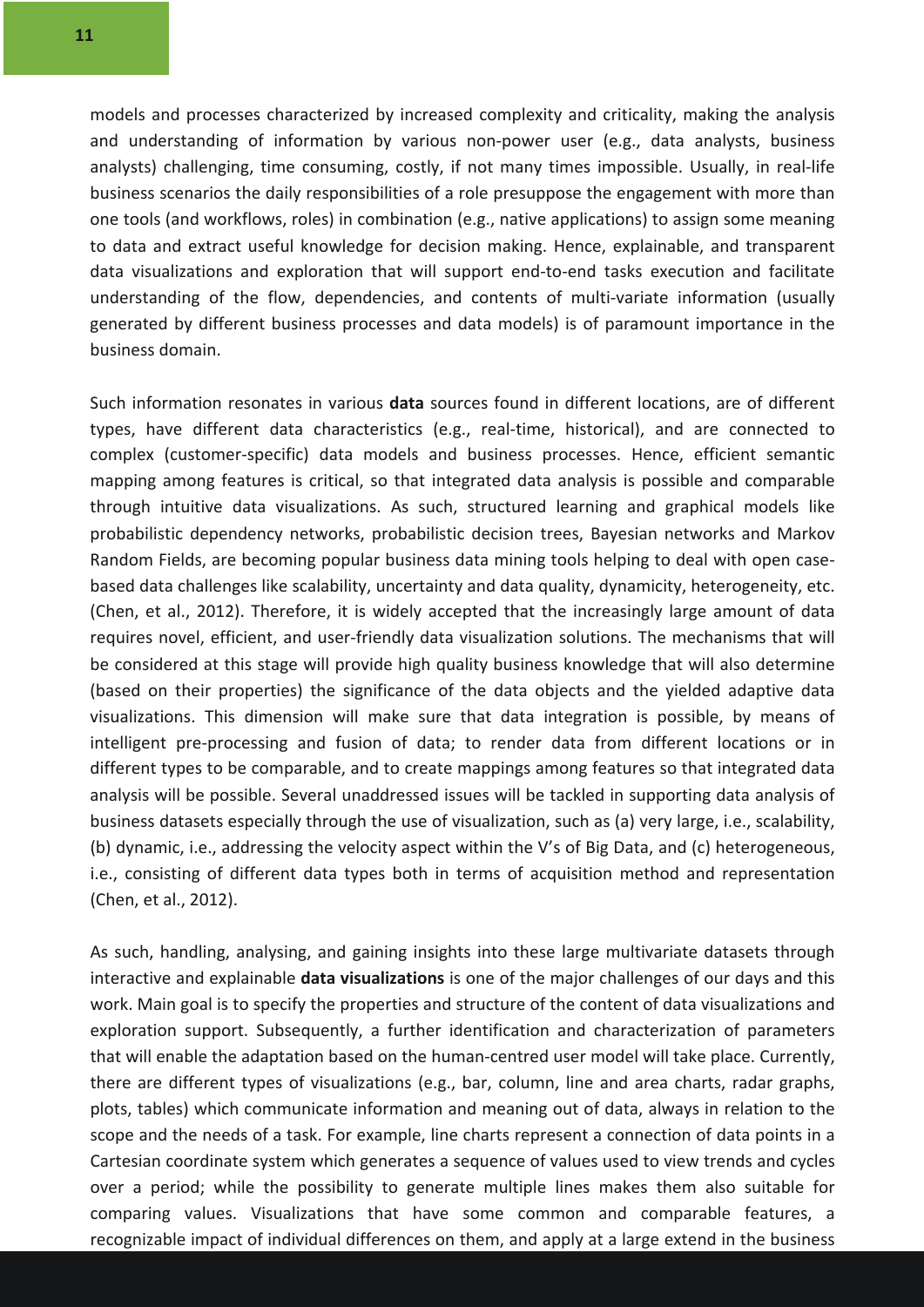domain (as seen at the results of **RQ2** in section 4.3) will be qualified. Once data visualizations are defined, they and their sub-optimal counterparts will constitute several subsequent objects which will be enriched with metadata (semantic augmentation) enabling the filtering process according to the human-centred user model and the data attributes and structure. Thereupon, adaptation and personalization techniques will be crafted to offer: (a) Dynamic alteration of the content presentation and hierarchical structure of data visualization attributes (e.g., re-ordering, salience, size, saturation, texture, colour, orientation, shape, etc.); (b) provision of various navigation tools and support (e.g., visual prompts, explanations) for data/ visual exploration during end-to-end business tasks execution; (c) variable amount of user control (e.g., allowing further (deeper) data exploration); and (d) additional assistive tools (e.g., data properties and details), etc.

Given the users' diversified requirements, needs and perceptual preferences as well as the size, diversity, and processing overhead of big business data sets, it is expected that the proposed human-centred user model will yield flexible best-fit data visualizations and methods that will support the unique end-users during the end-to-end interaction process.

#### *3.3 Formalised User Model*

According to the abovementioned theoretical user model this sub-section provides the reader with the formalized definition of the user model. For further aiding the reader's understanding of the formalized user model, relevant mathematical definitions are described accordingly for each user model factor. Essentially, IDEALVis maintains a set of data analyst users  $(U = {u_1, u_2, ... u_n})$ and their respective user models, accessible for each user (e.g., user  $u_i$ ) via the  $um(u_i)$  function which takes the user as input. More specifically, the user model is composed of items coming from 2 categories, the demographics (category = d) and the psychometric characteristics (category = p). Moreover, the user model for each user is represented by a set of triplets of the form  $(ct, ch, val)$ , where ct represents the user model item category (i.e., one of demographics or psychometric characteristics),  $ch$  represents an actual characteristic that belongs to the triplet's category (e.g., if category is demographics,  $ch$  can be age), and  $val$  which represents the respective value for the triplet's characteristic (e.g., 35 for age). A partial version of a user model for participant  $u^i$  could for example be:

$$
um(u^i) = \{(d, age, 35), (p, wm, low), (p, fdi, fd)\}\
$$

denoting that  $u^i$  has an age of 35, a low Working Memory and is classified as field-dependent with regards to Field-Dependent Independent cognitive style.

#### 3.3.1 COGNITIVE CHARACTERISTICS

Assume that a user  $u_i$  performs a task  $ts_i$  that belongs to a given cognitive ability / cognitive style test  $cs$ . The system captures the user's response and stores it as a quintuplet represented as  $ts_j^{cs}(u_i) = (cs, j, u_i, val, t)$ , where  $cs$  represents the cognitive test, j represents the task's number,  $u^i$  represents the user, val represents the correctness of the provided response (*true* or  $false$ ), and t represents the time in milliseconds taken by the user to provide the response. In the context of IDEALVis  $cs$  can be  $s$  (i.e., Speed of Processing),  $c$  (i.e., Control of Attention),  $vwm$  (i.e., Visual Working Memory) or  $fdi$  (i.e., Field-Dependent, -Independent).

The set of all tasks answered correctly by the user  $u^i$  for a specific cognitive test  $cs$  is denoted  $as$ :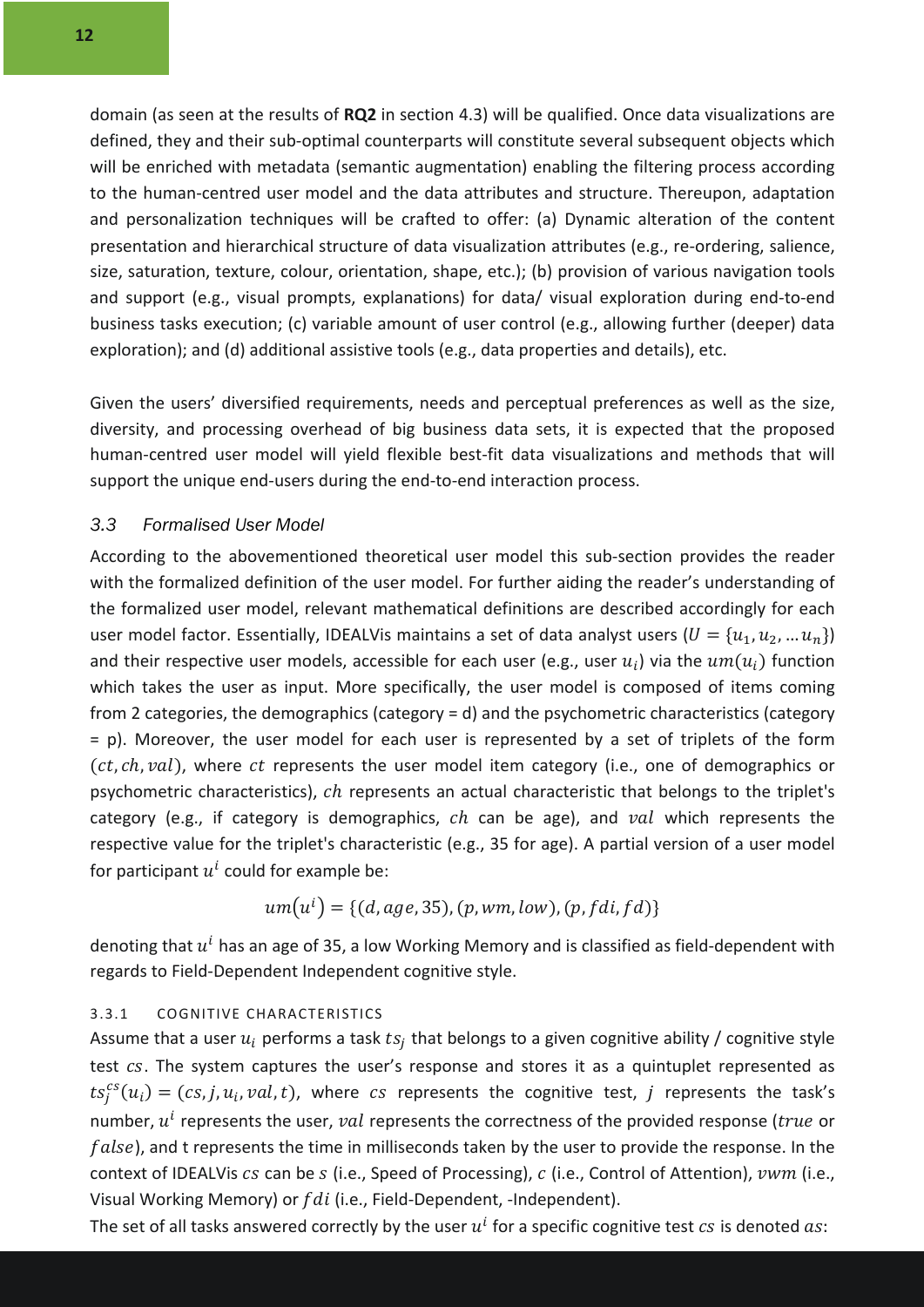The number of tasks answered correctly by the user  $u^i$  for a specific cognitive test  $cs$  is defined as:

$$
cr^{cs}(u_i) = |T^{cs}(u_i)|
$$

The average response time for a cognitive test  $cs$  for a user  $u_i$  is defined as:

$$
rt^{cs}(u_i) = \frac{\sum_{\forall ts_j^{cs}(u_i) \in T^{cs}(u_i)} ts_j^{cs} \cdot t}{cr^{cs}(u_i)}
$$

The average response time for a cognitive test  $cs$  for all users is defined as:

$$
RT^{cs} = \frac{\sum_{\forall u_i} rt^{cs}(u_i)}{|\{u_i: rt^{cs}(u_i) > 0\}|}
$$

The deviation of the average response times for a cognitive test  $cs$  (applicable only to  $s$  and  $c$ ) for all users is defined as:

$$
dv^{cs} = \frac{RT^{cs} \times 10}{100}
$$

The upward deviation of average response times for a cognitive test  $cs$  (applicable only to  $s$  and  $c$ ) for all users is defined as:

$$
dv u^{cs} = RT^{cs} + dv^{cs}
$$

The downward deviation of average response times for a cognitive test  $cs$  (applicable only to  $s$ and  $c$ ) for all users is defined as:

$$
d\nu d^{cs} = RT^{cs} - dv^{cs}
$$

**Speed of Processing and Control of Attention:** Cognitive test *s* measures the speed of processing level of a user. A user  $u_i$  is either classified as having a high level of processing speed, assuming an average response time  $rt^s(u_i)$  lower than  $dvd^s$ ; classified as having a low level of processing speed, assuming an average response time  $rt<sup>s</sup>(u<sub>i</sub>)$  higher than or equal to  $dvu<sup>s</sup>$ ; or classified as having a medium level of processing speed, assuming an average response time  $rt<sup>s</sup>(u<sub>i</sub>)$  that falls between  $dvu^s$  and  $dvd^s$ . Similarly, cognitive test c measures the control of attention level of a user. A user  $u_i$  is either classified as having a high level of attention control, assuming an average response time  $rt^c(u_i)$  lower than  $dvd^c$ ; classified as having a low level of attention control, assuming an average response  $rt^c(u_i)$  higher than or equal to  $dvu^c$ ; or classified as having a medium level of attention control, assuming an average response of  $rt^c(u_i)$  that falls between  $dvu^c$  and  $dvd^c$ .

**Visual Working Memory**: Cognitive test *vwm* measures the visual working memory of a user. This cognitive test consists of 21 tasks ts which are broken down to 7 levels (3 questions per level). Each time the user answers three questions correctly their working memory level raises by 1. When the user makes a mistake, the test is ended, and their working memory level is the current level when they answered wrong.

The level of a user  $u_i$  for cognitive test  $vwm$  is defined as:

$$
vwml = \frac{cr^{vwm}(u^i)}{21}
$$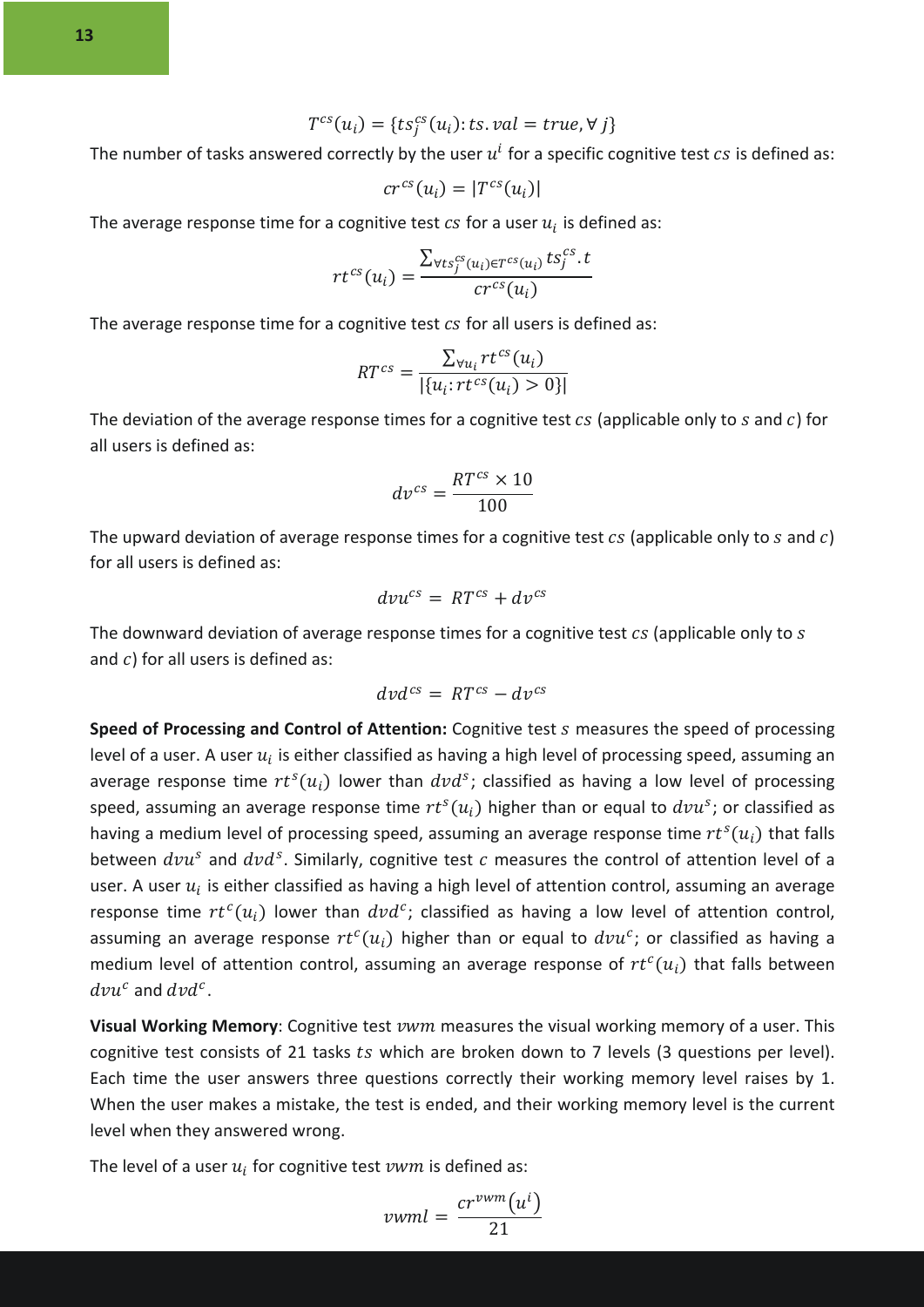Moreover, a user is classified as having a low visual working memory if they have a vwml of 1 or 2, medium visual working memory if they have a  $vwml$  of 3, 4 or 5 and a high visual working memory if they have a  $vwnd$  of 6 or 7.

**Field-Dependent Independent**: Cognitive Style Test  $fdi$  consists of 18 tasks  $ts$  that user  $u_i$  must complete. The final score of a user  $u_i$  is denoted as  $cr^{fdi}(u_i)$  and the level of the user (i.e., fielddependent, -independent, or intermediate) is calculated with two percentile values derived from the set of all users' scores  $\{cr^{fdi}(u_i), \forall i\}$ .

For the  $fdi$  cognitive test, the 50<sup>th</sup> and 75<sup>th</sup> percentiles of all users' scores are defined below respectively as  $Plow$  and  $Pmid.$ 

$$
Flow = \left| \frac{50}{100} \times \left| \{ cr^{fdi}(u_i), \forall i \} \right| \right|
$$
  

$$
Pmid = \left| \frac{75}{100} \times \left| \{ cr^{fdi}(u_i), \forall i \} \right| \right|
$$

Accordingly, a user is classified as being field-dependent if they have an  $fdi$  score less than  $Plow$ . field-independent if they have a score higher or equal to  $Pmid$ , and intermediate if they have a score higher than or equal to  $Plow$  and lower than  $Pmid$ .

#### 3.3.2 HUMAN FACTOR LIKERT-SACLE QUESTIONNAIRES

Assume that a user  $u_i$  answers a Likert-scale question  $q_i$  that belongs to a questionnaire  $lq$ . The system captures the user's answer and stores it as a quadruplet represented as  $q_j^{lq} =$  $(lq, j, u_i, val)$ , where  $lq$  represents the questionnaire, *i* represents the question's number,  $u^i$ represents the user, and *val* represents user's response in a numerical format (maximum and minimum values of this variable are defined by the underlying questionnaire scale). In the context of IDEALVis  $lq$  can be  $epq$  (i.e., Eysenck Personality Questionnaire),  $dmsi$  (i.e., Decision-making Style Inventory),  $pssq$  (i.e., Problem-solving Style Questionnaire),  $erg$  (i.e., Emotional Regulation Questionnaire) or pet (i.e., Perceived Data Analysis Expertise Tool).

The responses for a given Likert-scale questionnaire  $lq$  provided by user  $u_i$  are defined as:

$$
Q^{lq}(u_i) = \{q_j^{lq}(u_i), \forall j\}
$$

The sum of all responses for a given Likert-scale questionnaire  $lg$  provided by user  $u_i$  is defined as:

$$
qs^{lq}(u_i) = \sum_{j \in Q^{lq}(u_i)} j.val
$$

**Eysenck Personality**<sup>7</sup>: Questionnaire epg measures aspects of personality for a given user and consists of 48  $yes$  or  $no$  questions (stored as 1s and 0s respectively). Specifically, this questionnaire is used to measure four distinct personality factors  $epaf$  including extraversion, neuroticism, lie-scale, and psychoticism denoted as  $ex, nu, ls$  and  $ps$  respectively. From the total

<sup>7</sup> https://docs.google.com/document/d/155JQsvMnNfXLT9Nidi\_BayWyQHYobiq3/edit?usp=sharing&ouid=114970685 780107799249&rtpof=true&sd=true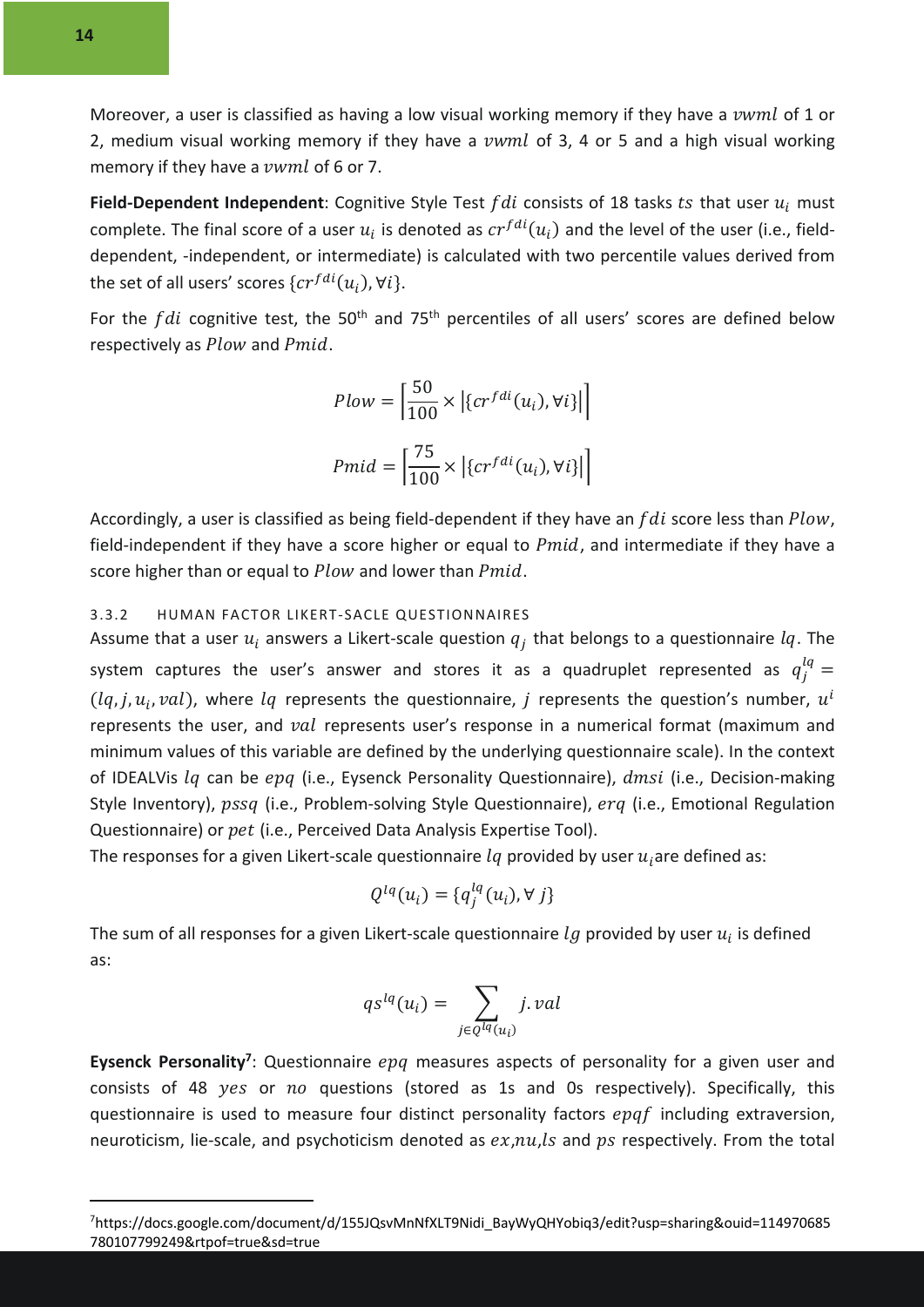of 48 questions, each factor  $epqf$  has (i) a set of 12 related questions  $rq^{epqf}$  represented by their number  $j$  (see below),

$$
rq^{ex} = \{ 3, 7, 11, 15, 19, 23, 32, 36, 44, 48, 27, 41 \}
$$
  

$$
rq^{nu} = \{ 1, 5, 9, 13, 17, 21, 25, 30, 34, 38, 42, 46 \}
$$
  

$$
rq^{ls} = \{ 4, 16, 45, 8, 12, 20, 24, 29, 33, 37, 40, 47 \}
$$
  

$$
rq^{ex} = \{ 10, 14, 22, 31, 39, 2, 6, 18, 26, 28, 35, 43 \}
$$

and (ii) a set  $cq^{epqf}$  that represents the correct responses for each  $q_i$  (see below):

$$
cq^{ex} = \{1,1,1,1,1,1,1,1,1,1,0,0\}
$$

$$
cq^{nu} = \{1,1,1,1,1,1,1,1,1,1,1\}
$$

$$
cq^{ls} = \{0,0,0,1,1,1,1,1,1,1,1,1\}
$$

$$
cq^{ex} = \{1,1,1,1,1,0,0,0,0,0,0,0\}
$$

A score for each personality factor  $epqf$  is calculated for a user  $u_i$  according to the responses provided and the matching of those responses with  $cq^{epqf}$ . The scoring function for a given  $epqf$ of user  $u_i$  is defined below:

$$
SC^{epqf}(u_i) = |\{q_j^{epq}(u_i): q.val = cq_j^{epqf}, \forall j \in rq^{epqf}\}|
$$

Given the score of a specific personality factor epaf the user can be further classified as having a low, medium, or high level for that epgf. Specifically, for any epgf users with a score of 1 to 4 are classified as having a low level, 5 to 8 are classified as having a medium level and 9 to 12 are classified as having a high level.

Decision Making Style Inventory<sup>8</sup>: Questionnaire *dmsi* measures decision making factors for a given user and consists of 25 Likert-scale questions (taking values from 1 to 5). Specifically, this questionnaire is used to measure four distinct decision-making factors  $dmsif$  including rational, intuitive, dependent, avoidant, and spontaneous. From the total of 25 questions, each factor *dmsif* has a set of 5 related questions  $rq^{dmsif}$  represented by their number *j* (see below),

$$
rq^{rational} = \{ 1, 6, 11, 16, 21 \}
$$
\n
$$
rq^{intuitive} = \{ 2, 7, 12, 17, 22 \}
$$
\n
$$
rq^{dependent} = \{ 3, 8, 13, 18, 23 \}
$$
\n
$$
rq^{avoidant} = \{ 4, 9, 14, 19, 24 \}
$$
\n
$$
rq^{spontaneous} = \{ 5, 10, 15, 20, 25 \}
$$

A score for each decision-making factor  $dms$  is calculated for a user  $u_i$  according to the sum of response values  $val$  provided for questions related to each decision-making factor  $dmsif$ . The lowest score a user can achieve for a factor in this questionnaire is 5 and the highest score is 25.

8 https://docs.google.com/document/d/1MSCmNrfdzxisly09v-

CBC9vgARMJfT5S/edit?usp=sharing&ouid=114970685780107799249&rtpof=true&sd=true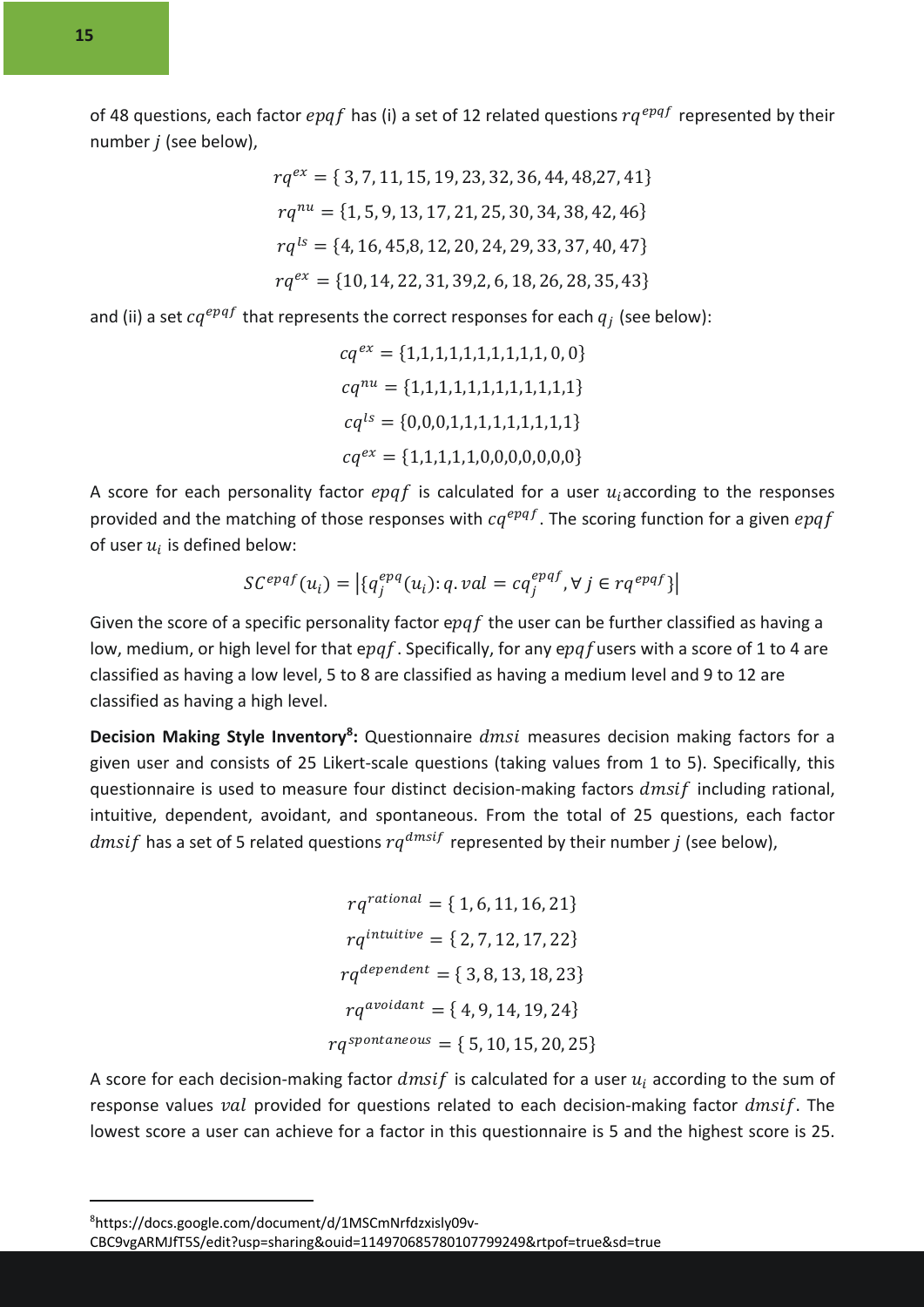Specifically, for any  $dms$  users with a score of 5 to 10 are classified as having a low level, 11 to 17 are classified as having a medium level and 18 to 25 are classified as having a high level.

**Problem Solving Style<sup>9</sup>:** Questionnaire *pssq* measures problem solving factors for a given user and consists of 20 Likert-scale questions (taking values from 1 to 5). Specifically, this questionnaire is used to measure four distinct problem-solving factors  $pssaf$  including sensing, intuitive, feeling and thinking. From the total of 20 questions, each factor  $pssaf$  has a set of 5 related questions  $ra^{pssqf}$  represented by their number *i* (see below).

> $rq^{sensing} = \{ 4, 5, 10, 16, 19 \}$  $ra<sup>intuitive</sup> = { 3, 8, 11, 13, 18 }$  $rq^{feeling} = \{ 2, 6, 9, 14, 17 \}$  $rq^{thinking} = \{ 1, 7, 12, 15, 20 \}$

A score for each problem-solving factor  $pssaf$  is calculated for a user  $u_i$  according to the sum of response values *val* provided for questions related to each problem-solving factor  $ps\sqrt{s}$ . The lowest score a user can achieve for a factor in this questionnaire is 5 and the highest score is 25. Specifically, for any  $pssaf$  users with a score of 5 to 10 are classified as having a low level, 11 to 17 are classified as having a medium level and 18 to 25 are classified as having a high level.

Emotion Regulation<sup>10</sup>: Questionnaire erg measures emotion regulation factors for a given user and consists of 36 Likert-scale questions (taking values from 1 to 5). Currently, only 10 questions from this questionnaire are used to measure two distinct emotional regulation factors  $ergf$ including cognitive reappraisal and expressive suppression. From those of 10 questions, each a factor ergf has a set of related questions  $rq^{erqf}$  represented by their number *j* (see below),

> $rq^{cogReappraisal} = \{ 27, 29, 31, 33, 34, 36 \}$  $rq^{expSuppression} = \{ 28, 30, 32, 35 \}$

A score for the factor  $cogReappraisal$  is calculated for a user  $u_i$  according to the sum of response values val provided for questions related to that factor. The lowest score a user can achieve for the *cogReappraisal* factor in this questionnaire is 6 and the highest score is 30. Specifically, for  $cogReappraisal$  users with a score of 6 to 13 are classified as having a low level, 14 to 21 are classified as having a medium level and 22 to 30 are classified as having a high level. A score for the factor  $expSuppression$  is calculated for a user  $u_i$  according to the sum of response values val provided for questions related to that factor. The lowest score a user can achieve for the  $expSuppression$  factor in this questionnaire is 4 and the highest score is 20. Specifically, for  $expSuppression$  users with a score of 4 to 9 are classified as having a low level, 10 to 15 are classified as having a medium level and 16 to 20 are classified as having a high level.

Perceived Expertise: pet is a 10-item questionnaire that is used for measuring the perceived expertise of individuals in the data analytics domain (Germanakos, et al., 2021) and is one of the

<sup>9</sup> https://docs.google.com/document/d/1UkN1d2XeAnqsbBnPw98429DC-

iHUDN59/edit?usp=sharing&ouid=114970685780107799249&rtpof=true&sd=true

<sup>10</sup>https://docs.google.com/document/d/1HQqERqvYZftKNZTPTuQyhG9bI9g-

bmZj/edit?usp=sharing&ouid=114970685780107799249&rtpof=true&sd=true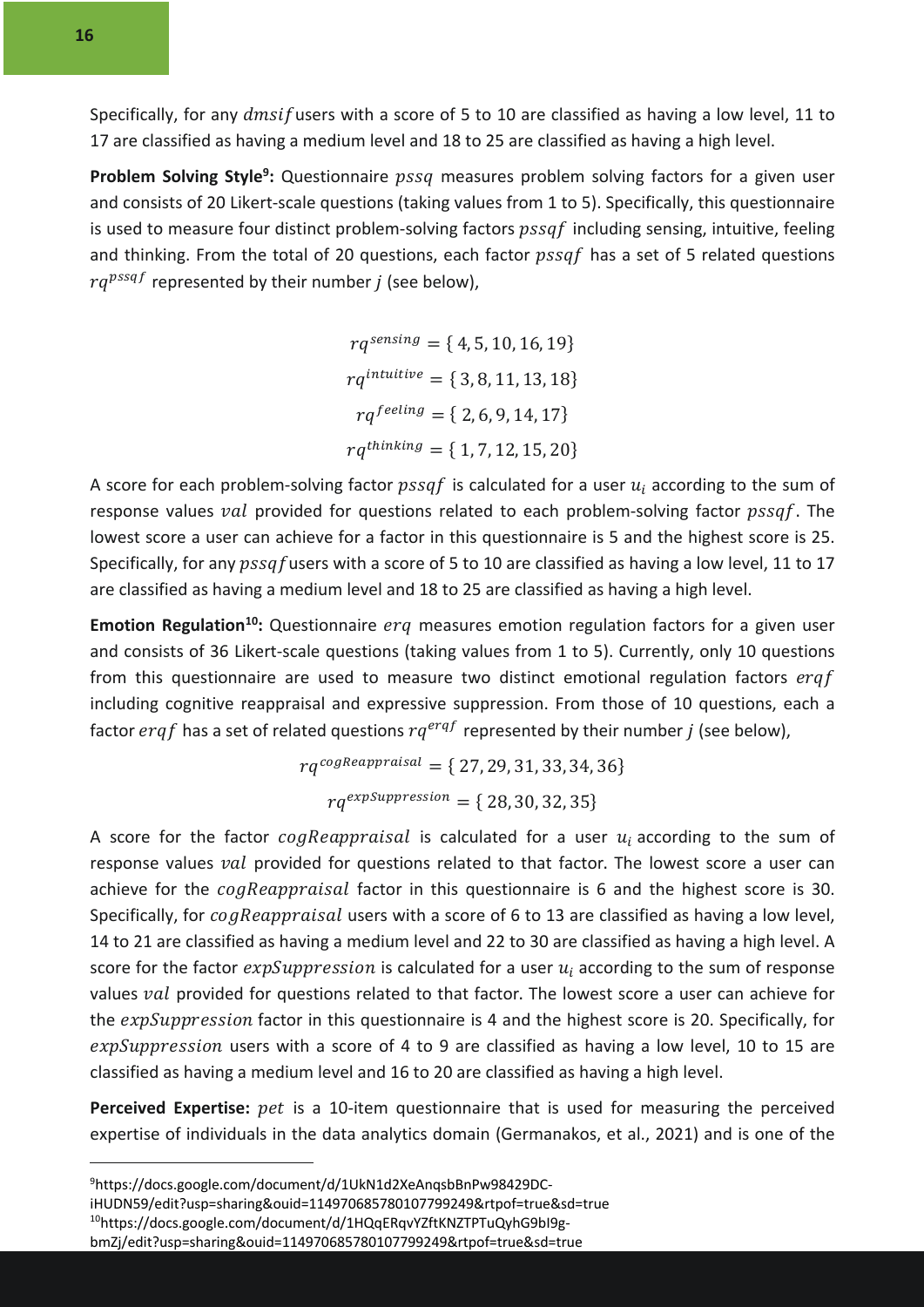most important findings/outcomes of the IDEALVis project. The total score a user  $u_i$  can acquire from this test is 50. The final score of a user  $u_i$  is denoted as  $qs^{pet}(u_i)$  and the level of the user (i.e., low, high, or medium expertise) is calculated with three percentile values derived from the set of all users' scores  $\{qs^{pet}(u_i), \forall i\}.$ 

For the  $pet$  questionnaire, the 25<sup>th</sup>, 50<sup>th</sup> and 75<sup>th</sup> percentiles of all users' scores are defined below respectively as  $Plow$ ,  $Pmid$  and  $Phigh$ :

$$
Flow = \left| \frac{25}{100} \times \left| \{ qs^{pet}(u_i), \forall i \} \right| \right|
$$
  

$$
Pmid = \left| \frac{50}{100} \times \left| \{ qs^{pet}(u_i), \forall i \} \right| \right|
$$
  

$$
Phigh = \left| \frac{75}{100} \times \left| \{ qs^{pet}(u_i), \forall i \} \right| \right|
$$

Accordingly, a user is classified as having a low level of expertise in the data analytics domain if they have a  $pet$  score less than  $Plow$ , medium level of expertise if they have a score higher or equal to  $Pmid$  and lower than  $Phigh$ , and high level of expertise if they have a score higher than or equal to Phigh.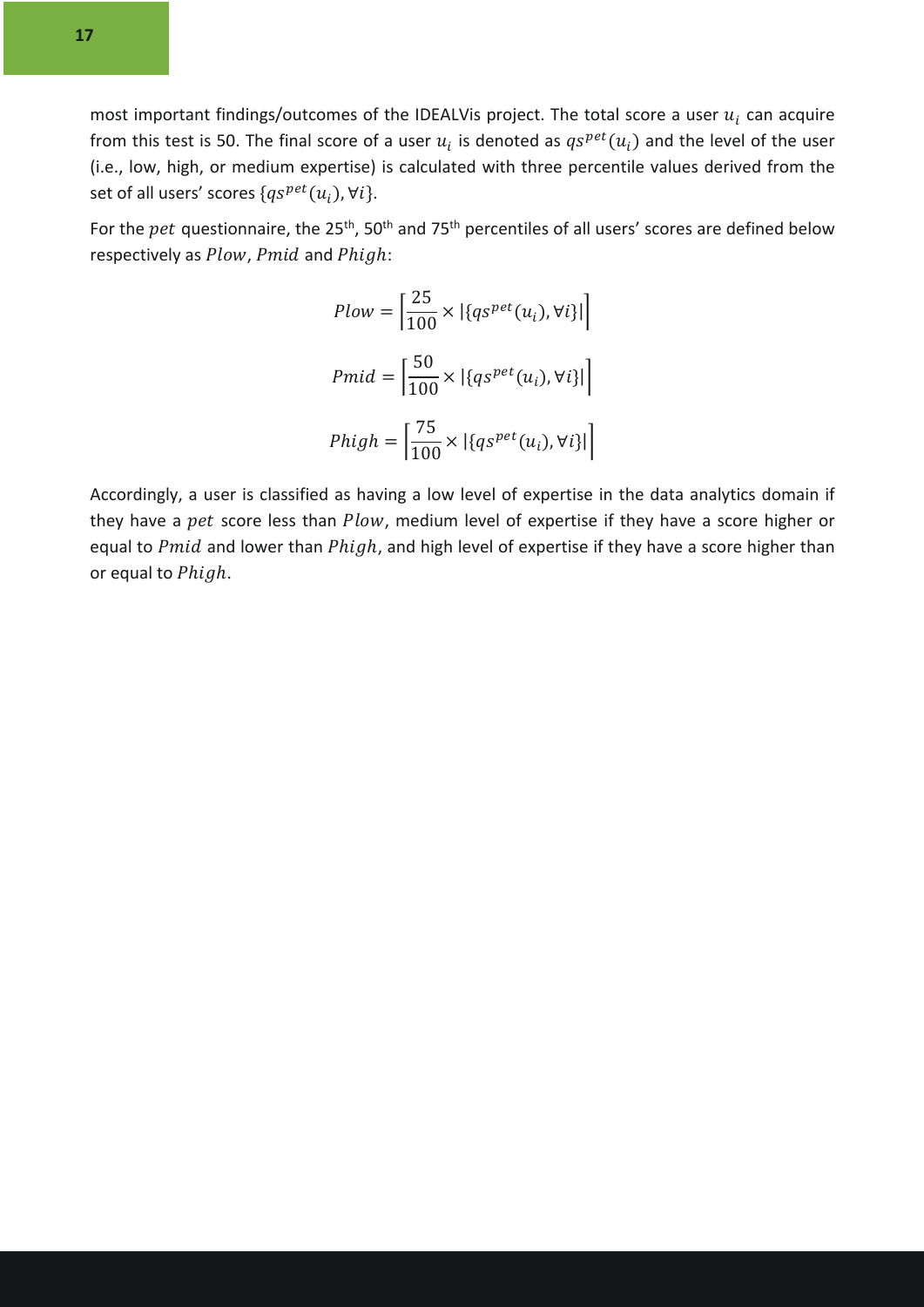## 4 A User Study for Exploring the Business Analytics Context

#### *4.1 Motivation and Research Questions*

Given the users' diversified requirements, needs and perceptual preferences as well as the size, diversity, and processing overhead of big business data sets the main challenge is to provide information in different modalities, navigation patterns and interaction logic. In this respect, the first step is to investigate the contextual building blocks of the business environment like tasks, data and visualization types (see section 3.2), to understand and model the expected adaptation and personalization specifications and to further support our choice of business tasks, data and visualizations as important and distinct dimensions of the final user model. We formulate the following research questions: **RQ1**: Which are the most common tasks of the data analyst in the business domain regarding data visualization and exploration, and how do those differ from tasks in other domains? **RQ2**: What kind of data, visualizations and methods are used for the defined tasks? **RQ3**: Which are the main challenges and needs of data analysts in the business domain?

#### *4.2 Sampling and Procedure*

For this exploration study, we involved business participants that have on average at least 2 years of experience in the field of data analytics, and their interaction with data visualizations is part of their daily job responsibilities. The recruitment was made possible with the support of the two partner organizations RAI Consultants and KPMG Cyprus; resulting in a total of 59 data analysts. The sample consisted of 28 Male and 31 Female participants, with their ages ranging from 22 to 56 years old ( $M = 32$ ,  $SD = 7$ ). For evaluating their proficiency and experience we analysed the reported educational status (all end-users had achieved higher education), their working experience (ranged from 1 to 25 years (M = 4.3, SD = 6.2)), as well as their Visual Literacy (M = 3.9, SD = 0.7 - captured using the Subjective Graphical Literacy Scale (Garcia-Retamero, et al., 2016)) and Self-Expertise (M = 3.1, SD = 1.3 - obtained through a single 5-point scale self-reporting measure of perceived expertise, i.e., "My level of expertise for the current business role is", where 1 is Novice and 5 is Expert.) Overall, the above findings suggest that the sample is within the initial expectations and goals of this study.

For the execution part, a Web-based environment was created including of a series of questionnaires/tests using several types of questions (e.g., multiple-choice, open-ended, and Likert-scale questions). The study ran in a controlled environment in two sessions with 36 participants in the first and 23 in the second. Each study session was hosted at the premises of each organization and was executed sequentially, with a group of 4 to 7 analysts completing the questionnaires at a time, depending on their availability. For every new group of participants, a researcher was presenting the overall study goals and an overview of the study tasks. At all times during the study the researcher was also in charge for guiding the participants and for answering any potential questions or even resolving any technical conflicts. The participation was voluntary, adhering to the GDPR rules and regulations (Protection, 2018), while each participant required on average 20-25 minutes for completing the questionnaire corpus. After the participants provided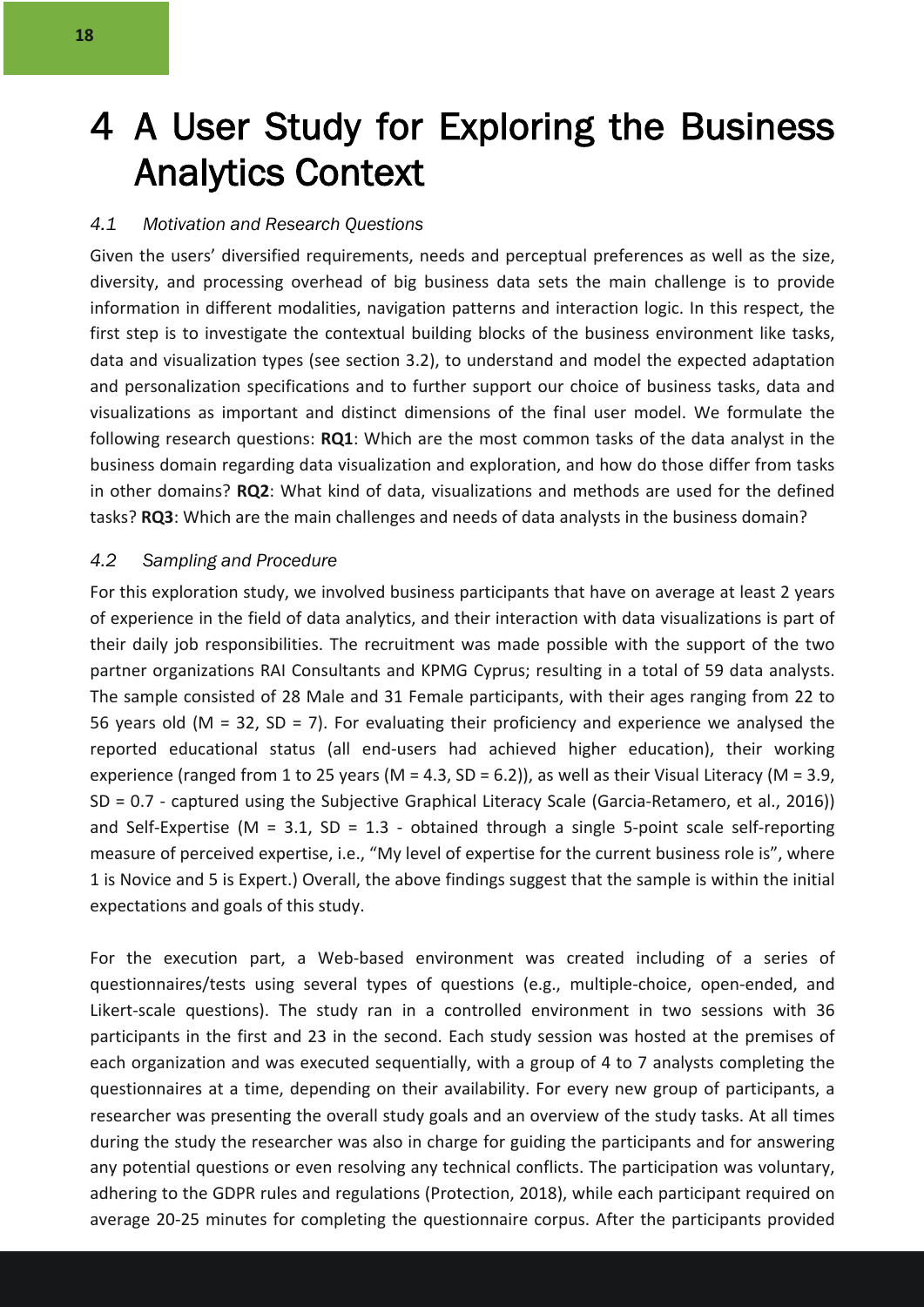their demographic information, such as Gender, Age and Educational Status, they responded to a set of open-ended questions, aiming to collect information regarding **RQ1** with respect to typical business tasks they perform while using visualizations (e.g., Exploration, Correlation, Data Preparation) and their frequency, weekly data analysis requests and their working experience. For addressing **RQ2** participants were given: (a) a matrix of check boxes (19 visualisation types by 10 task actions) where they had to check a maximum of 3 visualization types that they preferred for completing each type of action e.g., Bar, Pie and Column chart used for performing Comparison, and (b) a number of visualization types where they had to report the complexity of each type on a Likert-scale. Finally, for **RQ3** participants had to state the challenges (i.e., pain points) they face during data exploration (including interaction with data visualizations) for accomplishing their business tasks and wishes for improving their daily operations.

#### *4.3 Analysis and Discussion of the Results*

Initially, the use of open-ended questions necessitates the extraction and coding of themes for each of the provided answers. Hence, our analysis adhered to the following process: (a) Clean textual responses by removing punctuation, stop words, single letters and unnecessary white space with custom string manipulation functions in Python; (b) generate a document-term matrix; (c) visualize the terms, i.e., words in a word-cloud; (d) manually read answers for formulating different themes and coding specific words into that theme, e.g., if answer contains the words "data" and "cleaning" then code this into a single new term named "Data Cleaning"; (e) repeat from step (c) until a list of themes and their frequencies for a question are formed. Accordingly, descriptive analyses such as frequency distributions and mean were obtained to characterize the derived data.

Thereupon, regarding **RQ1** (i.e., common business tasks), participants responded as follows: 71% Improve Data Quality, 13% Performance Analysis, 12% Correlation Analysis, 12% Comparison Analysis, 12% Drawing Conclusions and 10% Presentations. Other common answers included, pattern detection, correlation analysis, trend, or sales analysis and visualizing KPIs. During their business tasks participants reported that they use data visualizations for an average of 2.5 days per week (M = 2.5, SD = 1.5) and 2.5 hours per day (M = 2.5, SD = 1.3), while they handle an average of 3.5 data analysis requests (M = 3.5, SD = 2.6) on a weekly basis. When asked about the frequency of actions performed during their business tasks, participants responded with Data Preparation, Exploration and Data Communication as the most frequent actions, and with Correlation, Prediction and Classification as the least frequent actions.

The responses of the end-users **RQ2** (i.e., types and complexity of data visualizations, in relation to tasks) show that Pie Charts and Bar Charts (95%), Column Charts (86%) and Line Charts (71%) are considered as simple charts; Radar Charts (47%), Bubble Charts (37%), Rectangular Tree Diagrams and HeatMaps (30%) are considered as complicated charts; and Funnel Charts (44%), Frame Diagrams (42%), Gauge Charts (39%) and Rectangular Tree Diagrams (37%) are rated the highest for being "never used". Our results for bar chart and radar graph partially agree with the findings of (Toker, et al., 2012) on visualization ease of use and comprehension, whereby the charts classified as simple are commonly used in various analytic systems and dashboards (Lee, et al., 2017) and thus people are more familiar with them. Figure 2 shows all findings regarding the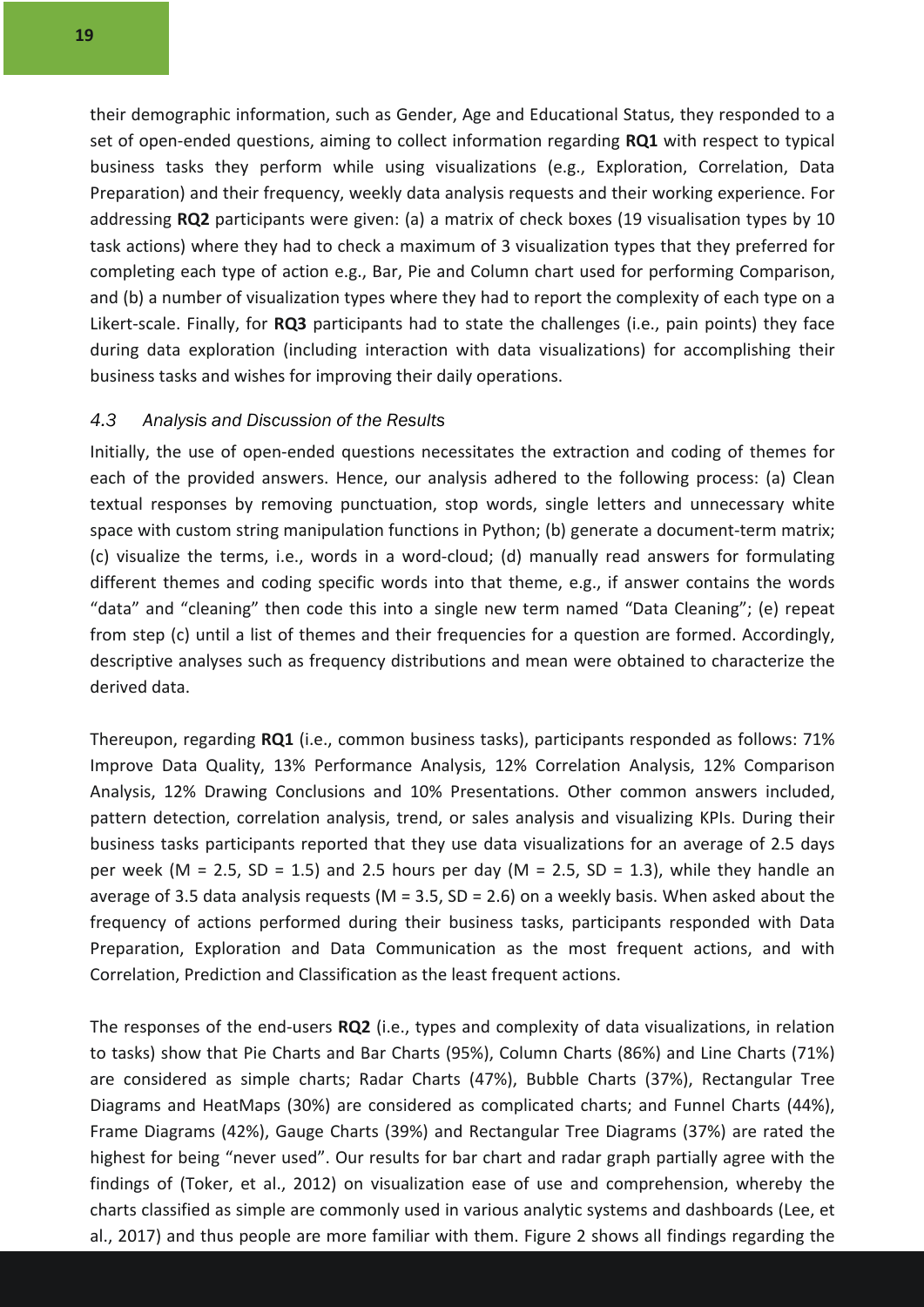reported visualization complexity. In addition, regarding the preferred types of visualizations for different types of task actions, the analysis revealed that for all actions (i.e., Comparison, Distribution, Contribution, Correlation, Deviation, Cycles, Composition, Trend and Relationship) participants tended to select visualizations that were considered as simple, with the bar chart to be the most preferred visualization. Figure 3 provides more detailed insights on the visualizations that received the highest preference for a specific task action. Some of the collected results are in line with previous findings (Saket, et al., 2019) e.g., using line charts for correlations.



*Figure 2 - Reported Visualization Complexity*



Lastly, for understating the main challenges and needs of data analysts in the business domain **RQ3**, we analysed the main themes provided in end-users' responses about pain points and wishes. The major pain points reported were related to Time Consuming Processes (39%), data related issues such as bad quality of data (41%), data variability (13%), large data volumes (19%) and multiple data sources (7%), hardware speed (12%) and poor or not user-friendly visualizations (15%). On the other hand, participants' wishes were related to asking for better visualization (more automated) tools (17%), faster processes, i.e., better hardware (22%), reduction of analysis steps (8%), easier data integration (7%) and generally user-friendly tools (7%). In relation to **RQ2**, the above findings offer a preliminary input on the nature of data (i.e., large volume / dimensions,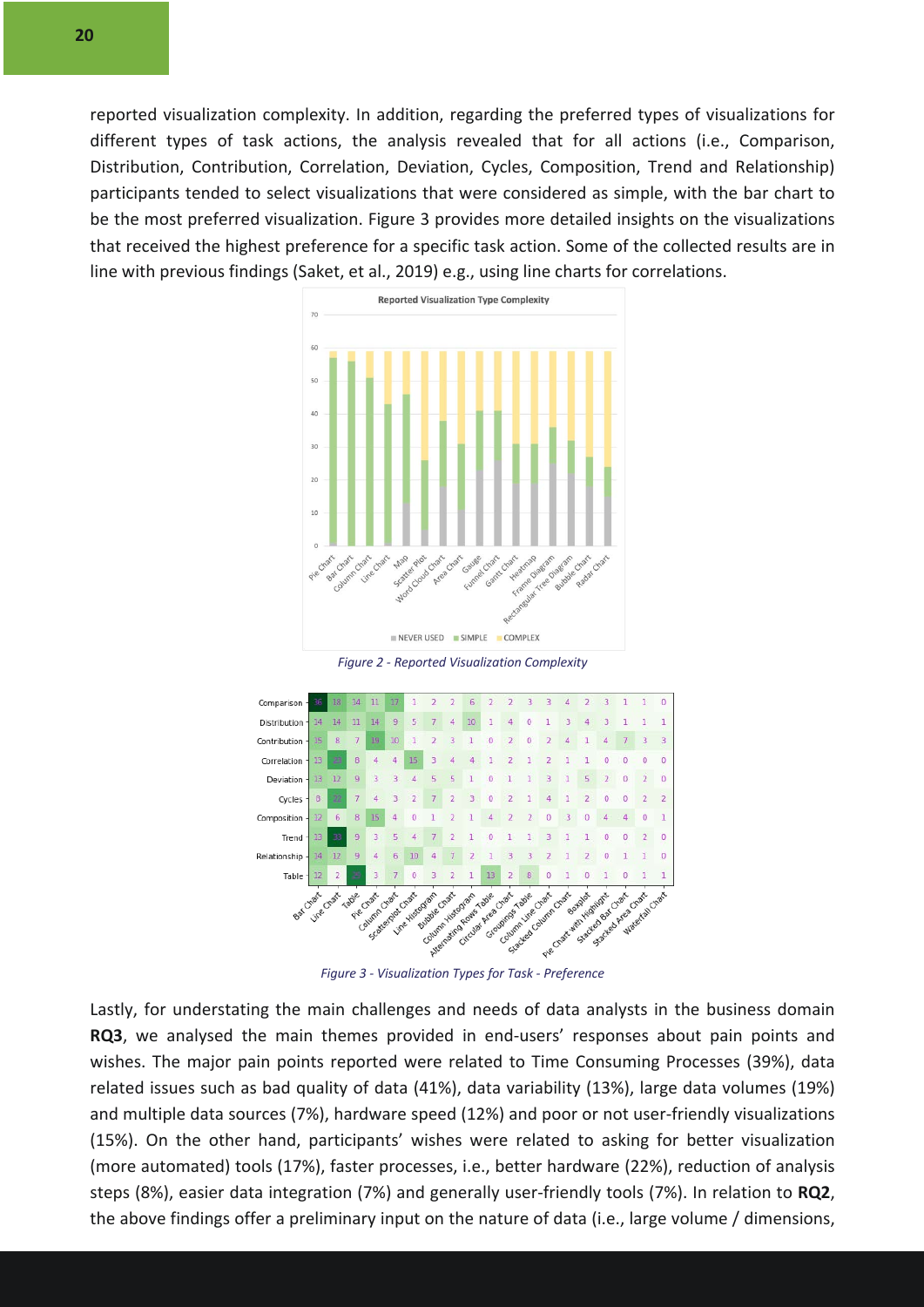multiple data sources and dirty data) being used for the reported tasks in the business domain (also in alignment with the data characteristics in section 3.2).

Interpreting our findings with respect to adaptation and personalization requirements, at a first sight the business tasks could relate to more generic tasks' definitions and structures (Amar, et al., 2005), or specific data visualization types to be used for more commonly recognized actions (Carenini, et al., 2014) (Toker, et al., 2012) (Steichen, et al., 2013) (Saket, et al., 2019), applicable across domains. However, a closer look may reveal significant differences that focus primarily upon: (a) The process of data exploration in the business sector encapsulates a thought process (i.e., a sequence of tasks) that is composed of many subsequent tasks that need to be executed to satisfy a single goal. As opposed to other domains where single visualizations might reflect standalone tasks, in this case there is a purposeful workflow that needs to be satisfied, where information and consecutive actions are part of a bigger picture (goal) feeding other actions (from the same or different workflows / roles) until a produced logical result. Visual exploration needs to be flexible, conversational, cooperative, and interactive to be able to accommodate such composite requirements, triggered by process-driven (and not single task-driven) end-to-end scenarios; (b) in many cases, one simple business activity of users may be supported from custommade developments (e.g., using Excel) for the successive execution of steps necessary towards the fulfilment of the primary objective. As a result, single data visualizations might refer to more than one tasks and need to be adjusted or integrated based on several diverse factors and tools; and (c) for a single objective a combined knowledge is required from end-users to accomplish a series of tasks, many times with hidden dependencies and implications driven by predefined business workflows. Accordingly, different datasets and descriptions may feed the same data visualizations, so transparent exploration and intuitive explanations need to capture the breadth, depth and inherent semantic dependencies generated by the data sources.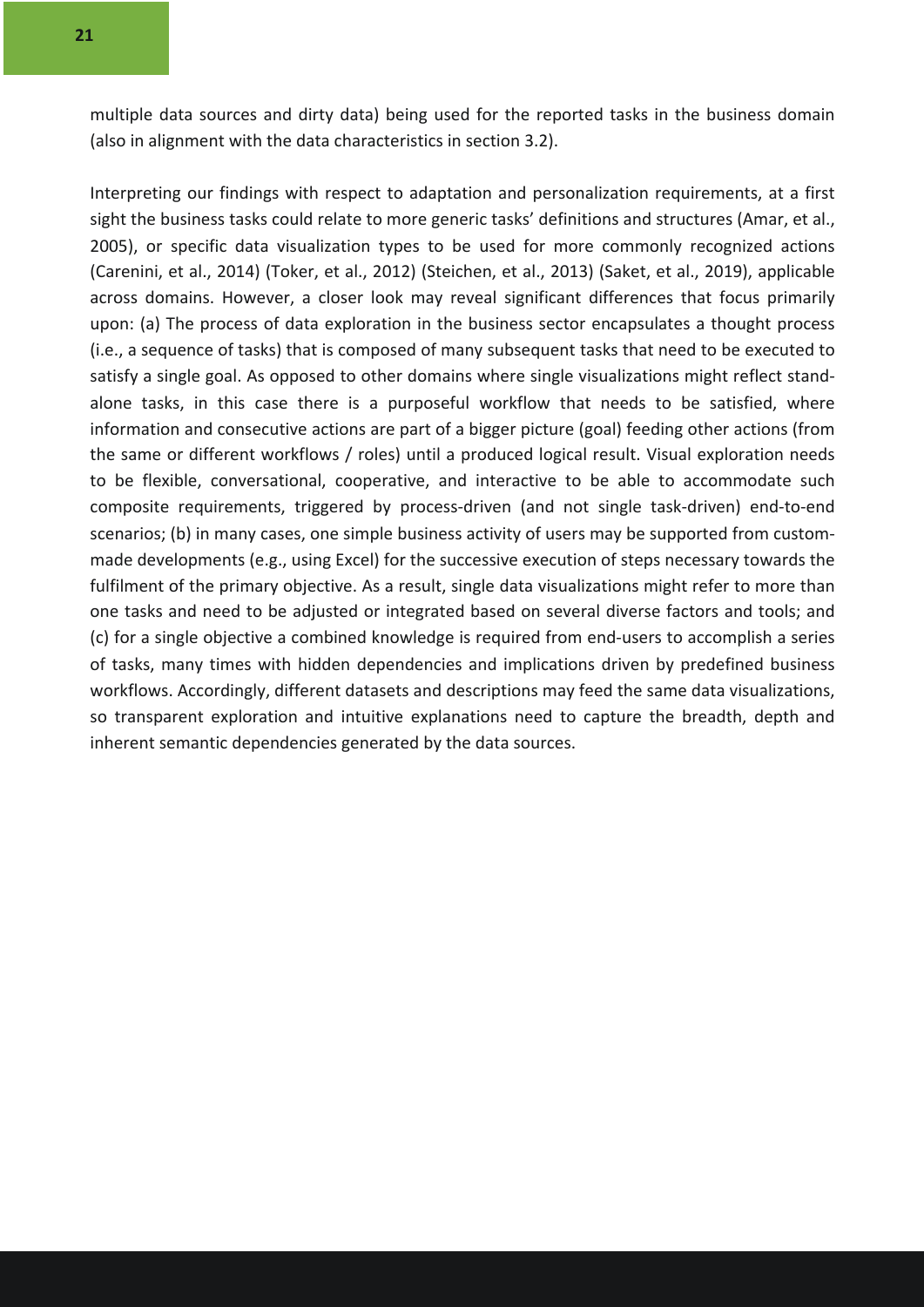### 5 Expected Benefits and Impact

Given the users' diversified individual differences in cognitive processing, affect, perceptual preferences, role, requirements, needs, and expertise, as well as the size, diversity, and processing overhead of big business data sets, it is expected that this user model will yield flexible best-fit data visualizations and exploration methods that will support the unique end-users with the expected transparency and explainability during an end-to-end interaction.

The suggested adaptive interventions build on the premise that graphics and text have a complementary role in information presentation - while graphics can convey large amounts of data compactly and support discovery of trends and relationships, text is much more effective at pointing out and explaining key points about the data, in particular by focusing on specific temporal, causal and evaluative aspects. Crafting different modalities not only makes the presentation more engaging but could also better suit users with different cognitive abilities and affective states.

In a broader perspective, the results of this research work will have a wider business and economic impact by helping users to comprehend and familiarize themselves with usable data visualizations adjusted to their knowledge and abilities, enhancing their satisfaction and acceptability of related end-to-end business workflows and services. Main vision is that such practices, which provide human-cantered data visualizations and visual analytic services, will be incorporated in future tools and systems, increasing the support and effectiveness of decision making in critical tasks, enabling fast and inclusive action plans, and cutting down unnecessary iterations and costs.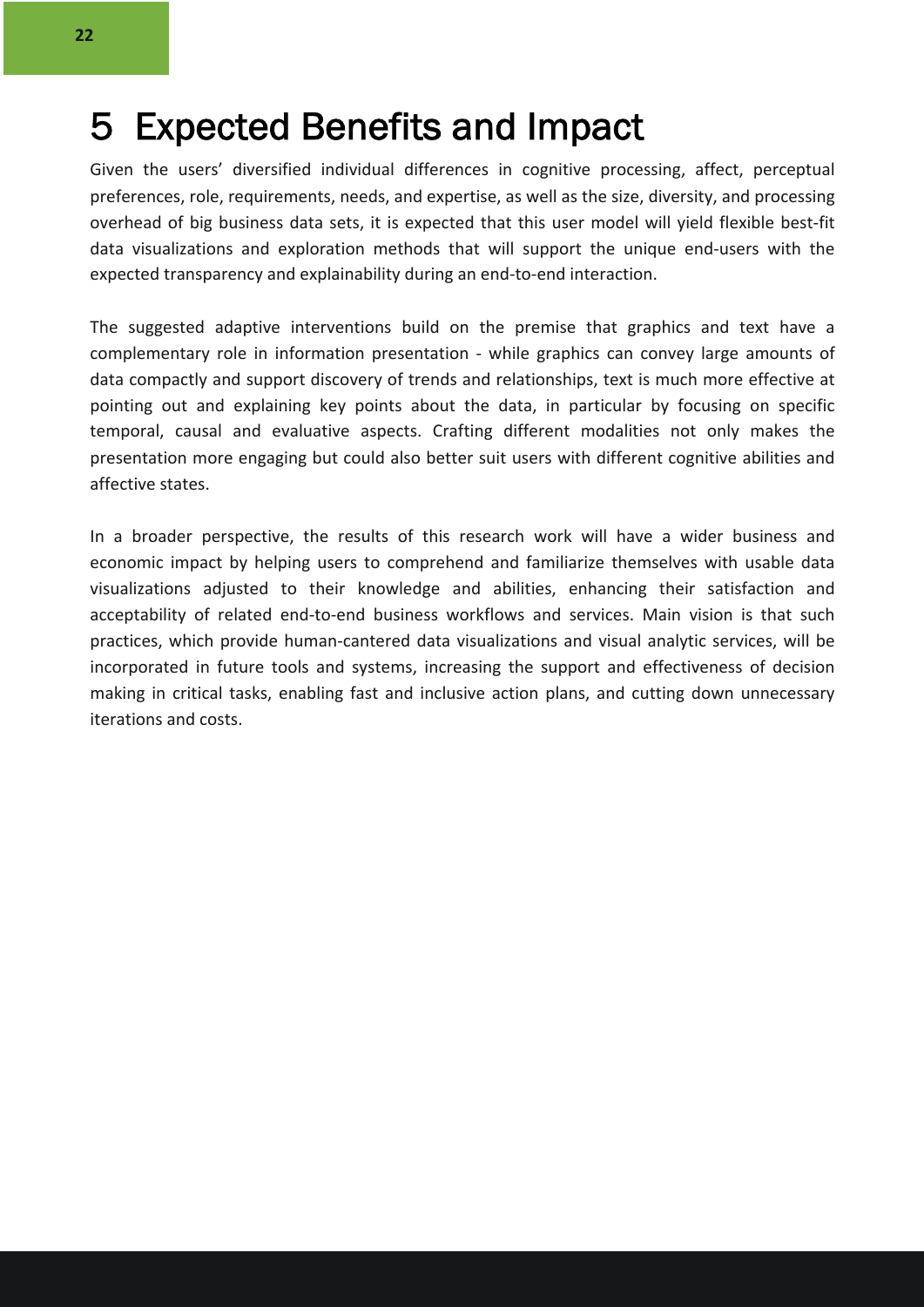### 6 Conclusion

While the influence and effect of human factors on visualisations has been widely explored and found significant in various application fields, the business sector, where IDEALVis focuses on, to date has failed to inclusively consider them in the modelling and implementation of data analytics solutions. To address this research gap, we proposed a user model with specific dimensions, including the user and the user's functioning context characteristics, detailing how it may extend prior research. We demonstrate preliminary results from a user study of 59 industry data analysts formulating an understanding of the business contextual characteristics (in terms of tasks, data, and visualizations) and the requirements for adaptation and personalization. Our results solidify our consideration of the business context characteristics as a distinctive facet / dimension of this application area / user model, revealing the complex nature of business tasks and data as well as the requirement for advanced usable visualization tools, i.e., built with the user in mind rather than solid one-size-fits all or data-driven approaches. We expect that the proposed humancentred user model and its dimensions will facilitate the data exploration journey by enabling flexible best-fit data visualizations and methods that will support the unique end-users during their end-to-end interactions.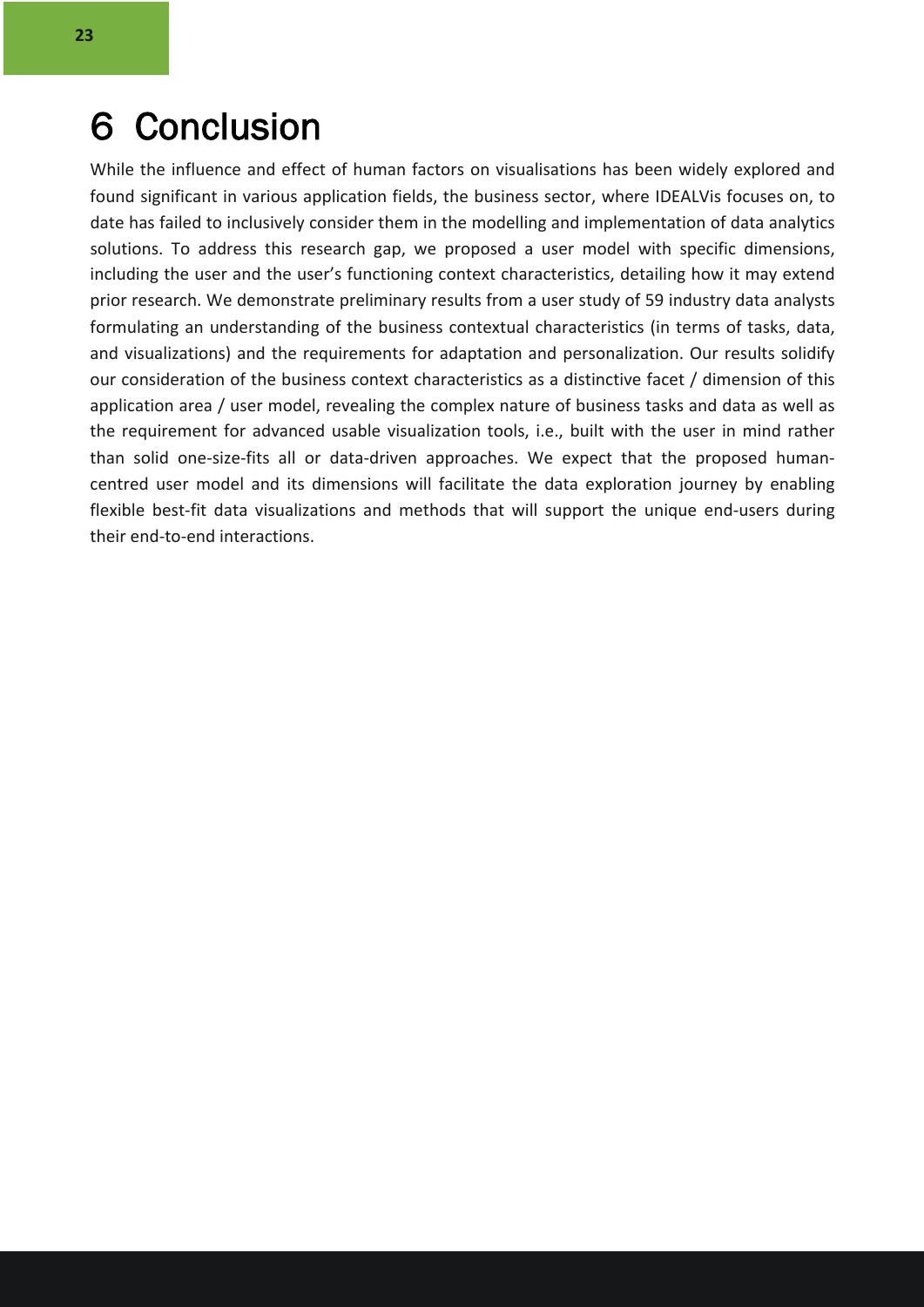## 7 Bibliography

IBM, 2016. *Bringing big data to the enterprise.* [Online] [Accessed 1 1 2020].

Liu, S., Cui, W., Wu, Y. & Liu, M., 2014. A survey on information visualization: recent advances and challenges. *The Visual Computer: International Journal of Computer Graphics,* 30(12), p. 1373– 1393.

Kinkeldey, C., MacEachren, A. M., Riveiro, M. & Schiewe, J., 2017. Evaluating the effect of visually represented geodata uncertainty on decision-making: systematic review, lessons learned, and recommendations. *Cartography and Geographic Information Science,* 44(1), pp. 1-21.

Bonneau, G. et al., 2014. Overview and State-of-the-Art of Uncertainty Visualization. In: *Scientific Visualization.* London: Springer-Verlag, pp. 3-27.

Forrester, 2018. *Itelligencegroup - Forrester Research "Becoming an Insights-driven Company".*  [Online]

Available at: https://us.itelligencegroup.com/hubfs/IB-NN-Analytics/Infographic-Forrester-Insights-Driven-Business.pdf?hsCtaTracking=19708524-effe-40f1-b888-

[Accessed 06 01 2020].

Kerren, A. & Schreiber, F., 2012. *Toward the role of interaction in visual analytics.* Berlin, Winter Simulation Conference.

Kerren, A., Stasko, J. T., Fekete, J.-D. & North, C., 2008. *Information Visualization - Human-Centered Issues and Perspectives.* s.l.:Springer, Berlin, Heidelberg.

Lallé, S., Conati, C. & Carenini, G., 2017. *Impact of Individual Differences on User Experience with a Visualization Interface for Public Engagement.* New York, Association for Computing Machinery.

Toker, D., Conati, C., Carenini, G. & Haraty, M., 2012. *Towards Adaptive Information Visualization: On the Influence of User Characteristics.* Berlin, Springer.

Shneiderman, B., 1996. *The eyes have it: a task by data type taxonomy for information visualizations.* Boulder, CO, USA, USA, IEEE.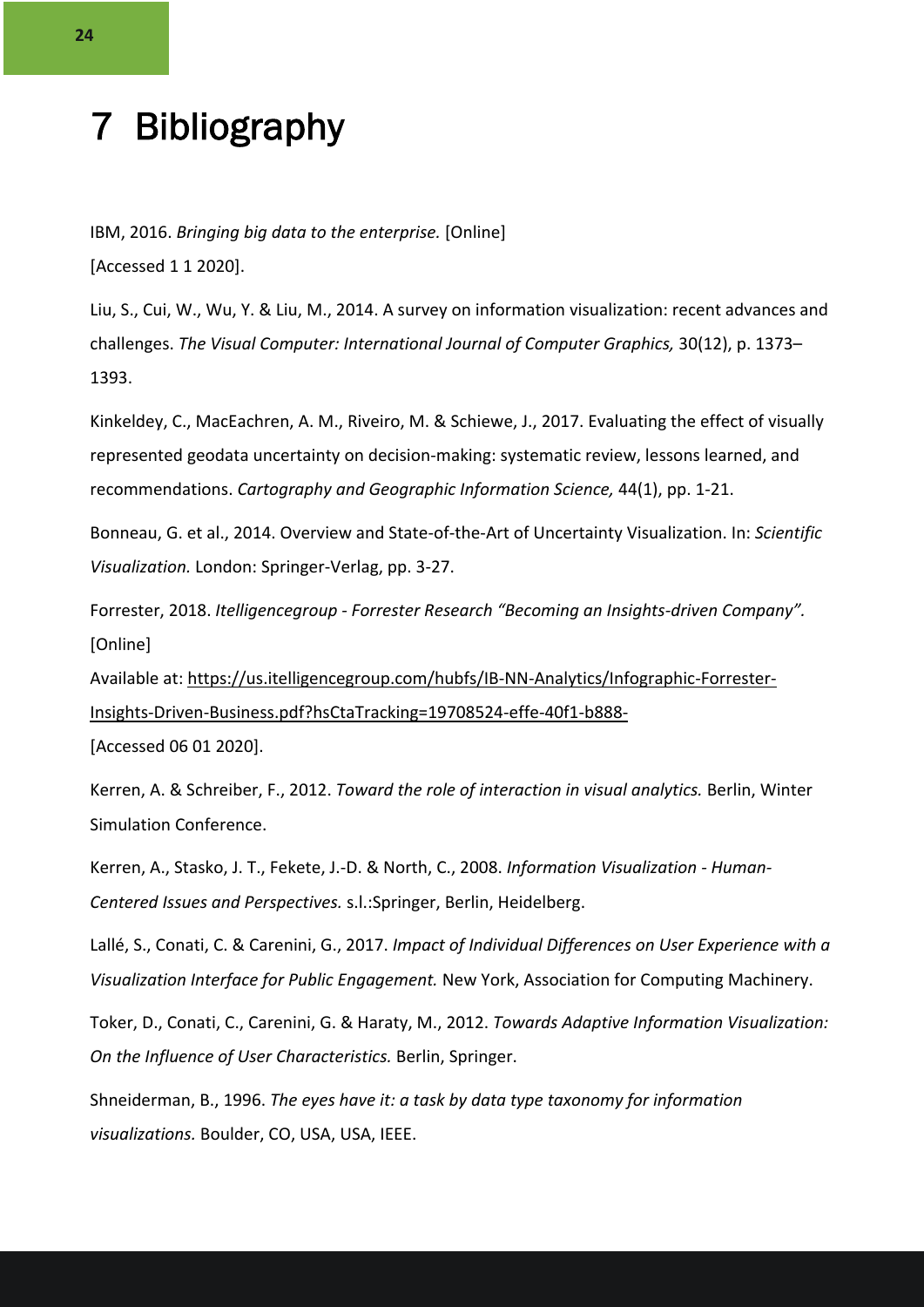Steichen, B., Carenini, G. & Conati, C., 2013. *User-adaptive information visualization: using eye gaze data to infer visualization tasks and user cognitive abilities.* New York, Association for Computing Machinery.

Toker, D., Lallé, S. & Conati, C., 2017. *Pupillometry and Head Distance to the Screen to Predict Skill Acquisition During Information Visualization Tasks.* New York, Association for Computing Machinery.

Green, T. M. & Fisher, B., 2010. *Towards the Personal Equation of Interaction: The impact of personality factors on visual analytics interface interaction.* Salt Lake City, IEEE.

Carenini, G. et al., 2014. *Highlighting interventions and user differences: Informing adaptive information visualization support.* Toronto, ACM.

Steichen, B. & Fu, B., 2019. Towards Adaptive Information Visualization-A Study of Information Visualization Aids and the Role of User Cognitive Style. *Frontiers in Artificial Intelligence,* 2(22).

Cernea, D., Ebert, A. & Kerren, A., 2013. *A Study of Emotion-triggered Adaptation Methods for Interactive Visualization.* s.l., s.n.

Poetzsch, T., Germanakos, P. & Huestegge, L., 2020. Toward a Taxonomy for Adaptive Data Visualization in Analytics Applications. *Frontiers Artif. Intell,* Volume 3.

Mutlu, B., Gashi, M. & Sabol, V., 2021. *Towards a Task-based Guidance in Exploratory Visual Analytics.* s.l., ScholarSpace.

Chen, H., Chiang, R. H. & Storey, V. C., 2012. Business intelligence and analytics: From big data to big impact. *MIS quarterly,* pp. 1165-1188.

Witkin, H. A. et al., 1977. Role of the field-dependent and field-independent cognitive styles in academic evolution: a longitudinal study. *Journal of educational psychology,* 69(3), p. 197.

Friel, S. N., Curcio, F. R. & Bright, G. W., 2001. Making sense of graphs: Critical factors influencing comprehension and instructional implications. *Journal for Research in mathematics Education,*  32(2), pp. 124-158.

Okan, Y., Garcia-Retamero, R., Cokely, E. T. & Maldonado, A., 2012. Individual differences in graph literacy: Overcoming denominator neglect in risk comprehension. *Journal of Behavioral Decision Making,* 25(4), pp. 390-401.

Goldberg, L. R., 1990. An alternative" description of personality": the big-five factor structure. *Journal of personality and social psychology,* 59(6).